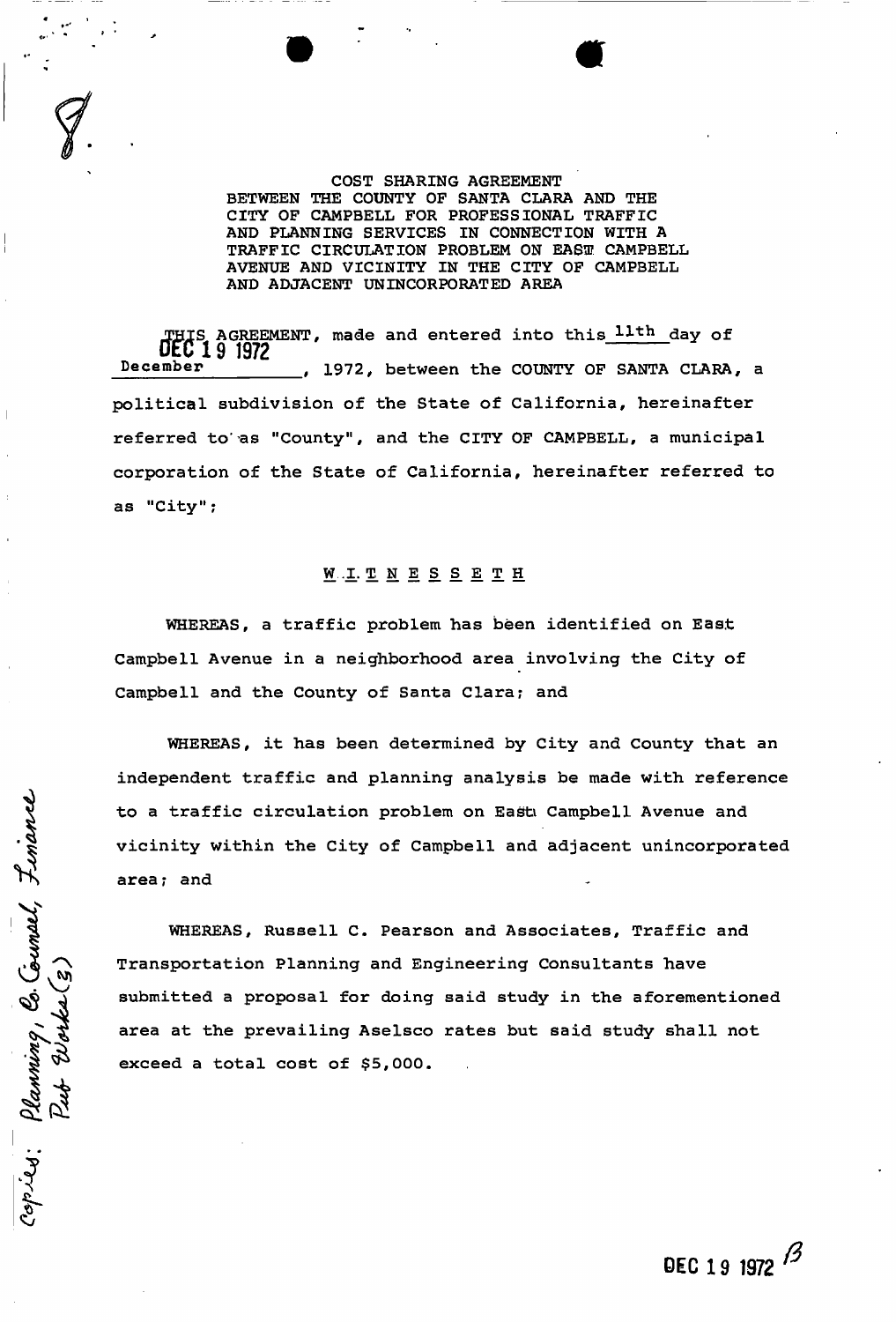NOW , THEREFORE, IT IS AGREED:

- 1. County and City will act jointly to secure the services of Russell C. Pearson and Associates, Traffic and Transportation Planning and Engineering Consultants, to conduct a traffic and planning analysis of the traffic circulation problem on East Campbell Avenue and vicinity within the City of Campbell and adjacent unincorporated area in accordance with the attached Exhibit A.
- 2. County and City will share the costs of said traffic and planning analysis equally.
- 3. Under no conditions shall the total cost of said traffic and planning analysis exceed Five Thousand Dollars (\$5,000.00).

APPROVED AS TO FORM:

<u>Derald & Thompson</u><br>Assistant County Counsel

ATTEST:

**B0MALD M . RAINS, Clerk**  Board of Supervisors

APPROVED FORM **AS** Ω **ÁTTEST?** 

COUNTY OF SANTA CLARA, a political subdivision of the State of California

Board of Supervisors "County  $\overline{\text{of}}$ 

DEC 19 1972

CITY OF CAMPBELL, a municipal corporation

William By orew Mayor "City"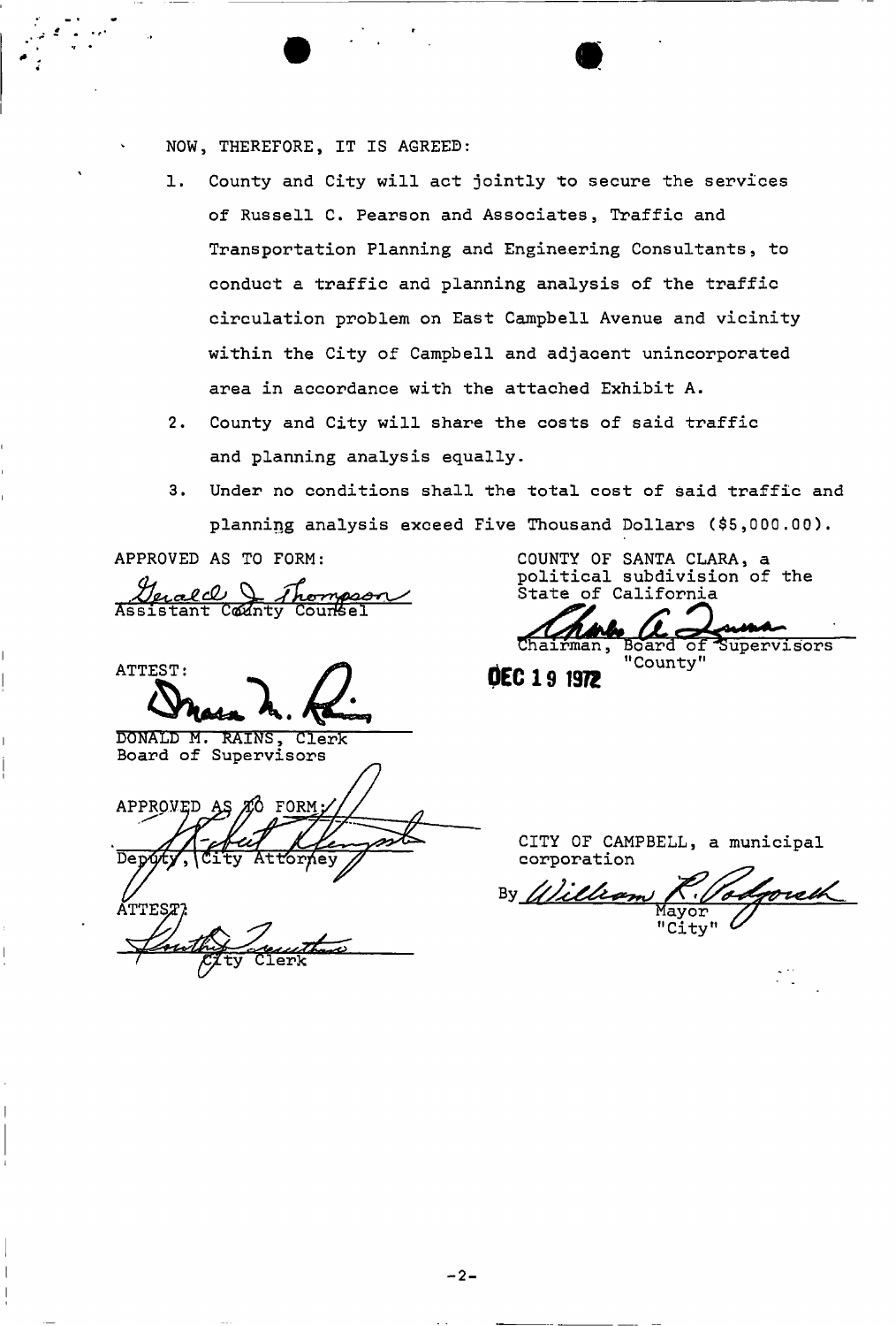



# **RUSSELL C. PEARSON & ASSOCIATES**

Traffic and Transportation 780 West Olive Avenue

Planning and Engineering Sunnyvale, California 94086 Consulting Services Phone (408) 735-0460

**November 21, 1972** 

# **I GENERAL INTRODUCTION**

**At the present time East Campbell Avenue 1n the City of Campbell Is utilized as a connecting link for through-traff1c between Meridian Avenue and South Bascom Avenue. This throughtraffic movement 1s especially evident during peak commute hours.** 

**Residents in the area have expressed concern over this situation and recently the City Staff has proposed a solution which would divert traffic from this street. The proposed solution was opposed by still another large group of area residents at a public hearing. The plan was also opposed by the Santa Clara County Public Works Staff which Is responsible for traffic control for many of the adjacent Intersections and arterial roadways.** 

**This study proposal 1s therefore Intended to Independently Investigate the need for, and recommendations concerning, traffic control facilities on East Campbell Avenue 1n this vicinity.** 

### **II STUDY LIMITS**

**The proposed limits of the study are: State Freeway Route 17, State Freeway Route 280 (due for completion 1n December 1972), Meridian Avenue, and Camden Avenue.** 

#### **Ill WORK PROGRAM**

I

**A. Review existing traffic flows** 

- **1. On all arterial routes In the study area**
- **2. Turning movement counts at key locations** 
	- **a. Leigh Avenue and East Campbell Avenue**
	- **b. South Bascom Avenue and East Campbell Avenue**
	- **c. South Bascom Avenue and Hamilton Avenue**
	- **d. Leigh Avenue and Hamilton Avenue**
	- **e. Any other location which subsequent study may requl re**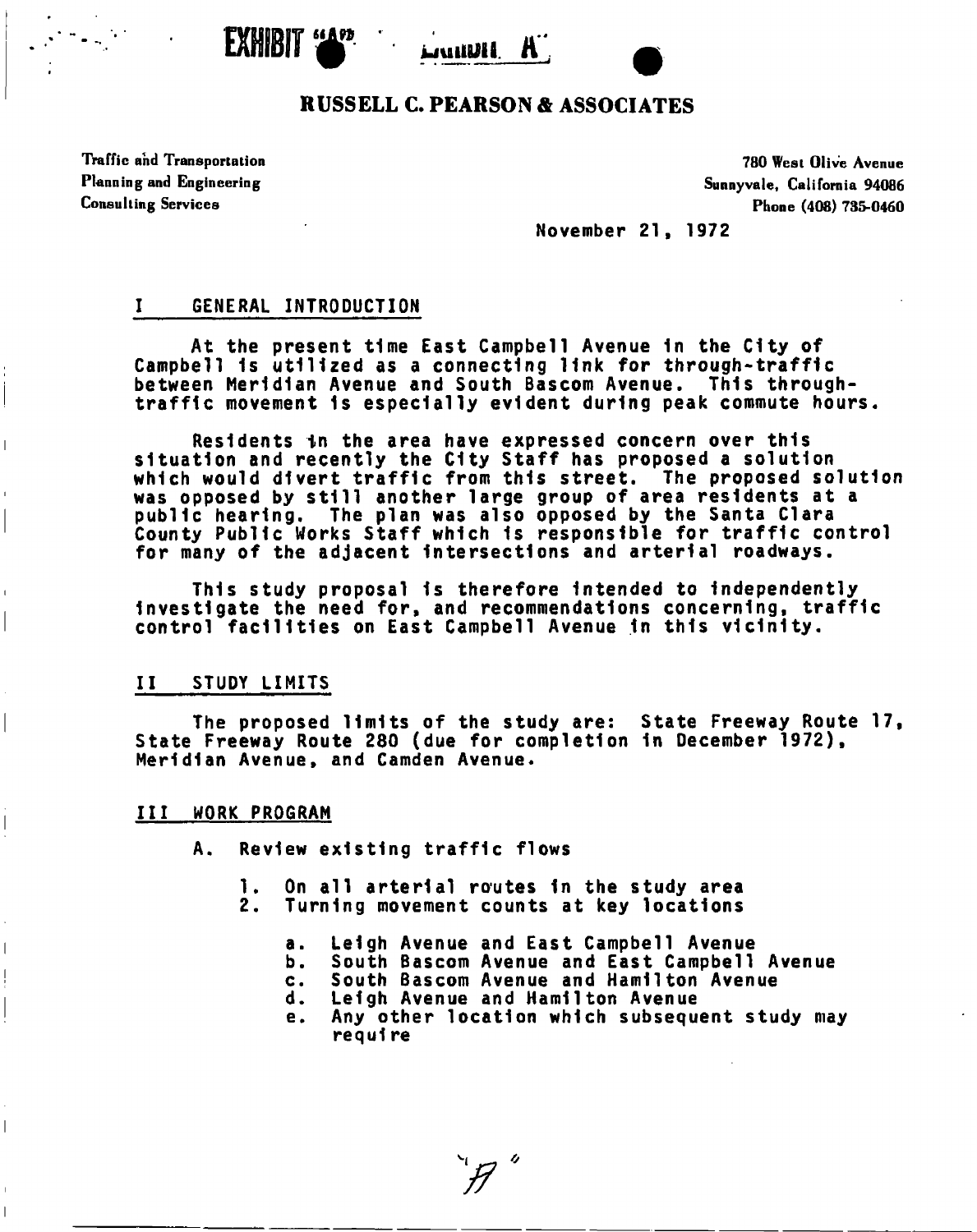# EXHIBIT "A"  $\bullet$

 $-2-$ 

- **B. Review travel times along principal alternative routes In the area.**
- **C. Review accident records In the Immediate area bounded by South Bascom Avenue, Hamilton Avenue , Leigh Avenue and Dry Creek Road.**
- **D. Review design and status of street construction and street reconstruction 1n the study area.**
- **E\*. Review long range street and highway planning 1n the study area.**
- **F. Identify the Impact of opening the State Freeway Route 280, east of State Freeway Route 17.**
- **6. In light of the above Information Identify alternative solutions to the problems on East Campbell Avenue.**
- **H. Identify the consequences of adopting the alternatives previously Identified.**
- **I. Prepare a report of findings Including recommended solutions.**

#### **IV DATA COLLECTION**

**It 1s understood that existing base data required to complete the study will be provided by the City Staff of Campbell and/or the Santa Clara County Public Works Staff. It 1s further understood that any additional field data collection required for completion of the study will be provided by the County Public Works Staff.** 

#### **V SCHEDULE**

**It Is Important that the study be Initiated as soon as possible to minimize any data bias normally associated with the Christmas season which tends to Increase commercial travel and eliminate educational travel. It 1s equally Important that study provide adequate time to measure the Impact of the planned opening of the State Freeway Route 280.** 

**These two factors suggest that the study should be Initiated Immediately and be concluded 1n mid or late February.** 

## **VI REPORT COPIES**

**Recognizing the unusual public Interest 1n this problem 1t 1s suggested that 400 copies of the final report be prepared for distribution to Interested parties.**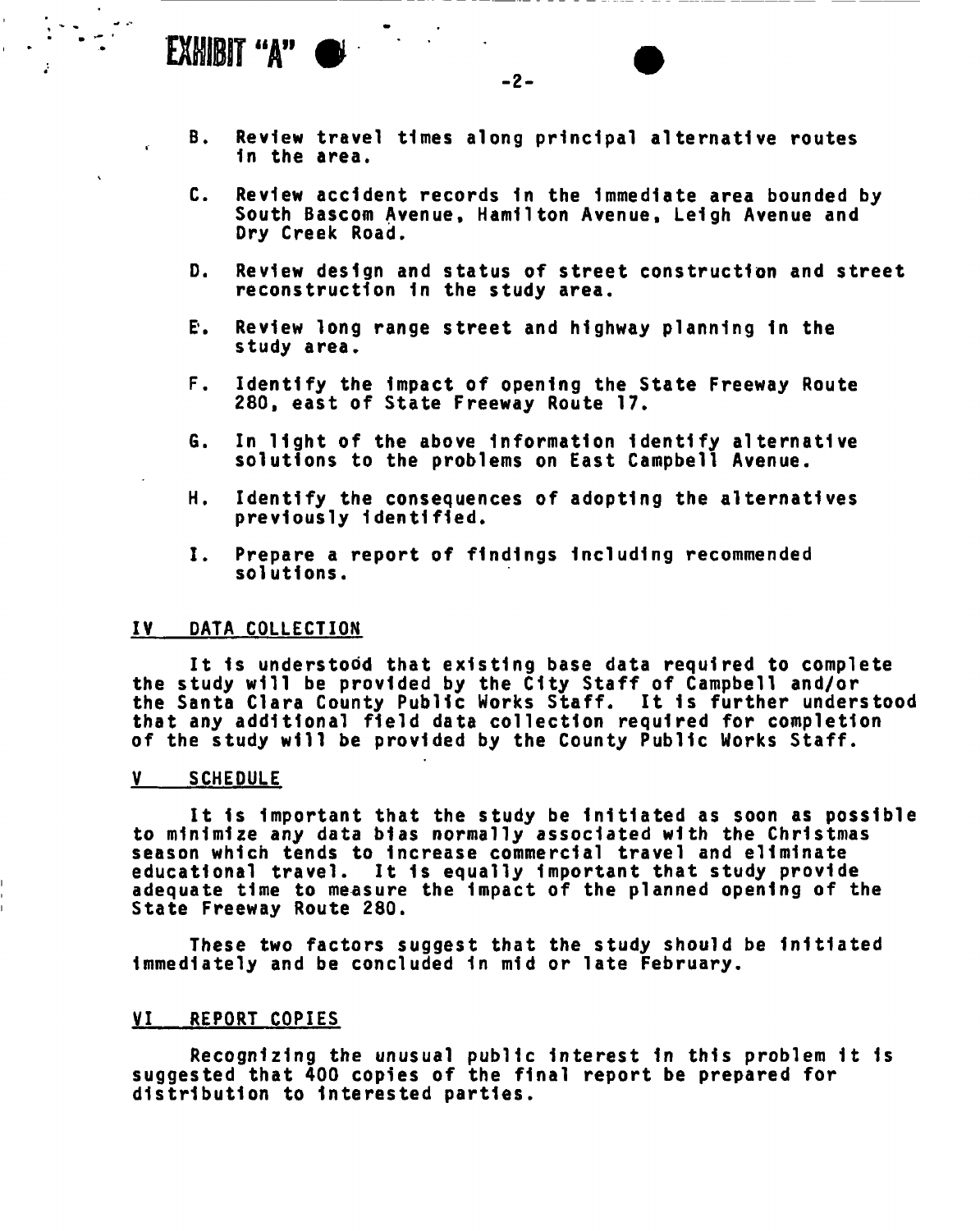

#### **-3-**

# **VII STUDY COORDINATION AND ADMINISTRATION**

**It 1s suggested that the study be coordinated and administered by one agency and that the other agency reimburse the administrating agency on the authority of a letter of Intent or similar agreement.** 

### **VIII STUDY COST**

**It 1s estimated that this study can be completed for a cost not to exceed \$5,000 Including printing of the report but excluding data collection to be provided by the City and County Staffs.** 

**RUSSELL C. PEARSON**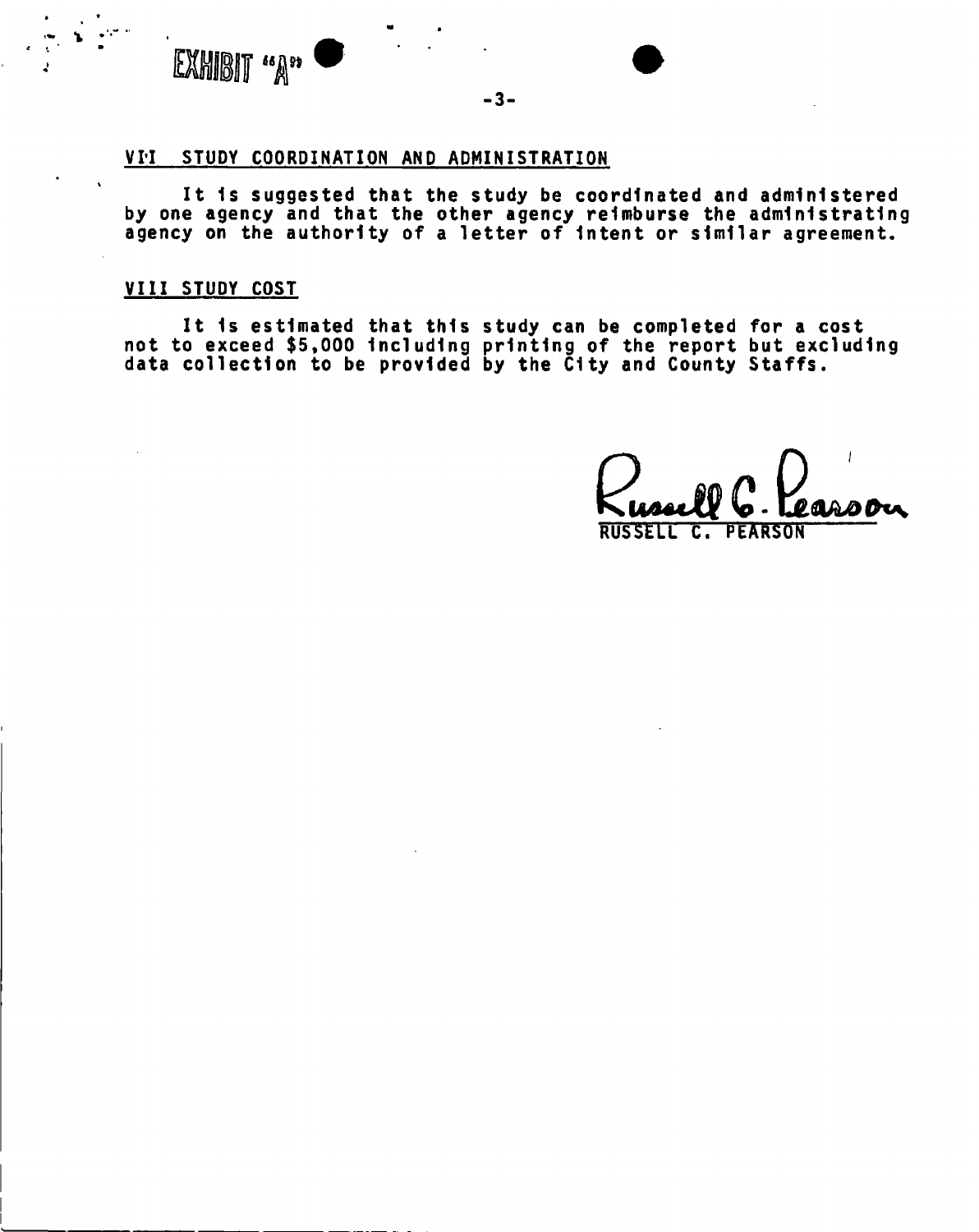

*HUB OF THE FABULOUS SANTA CLARAVALLEY!'* 

**75 NORTH CENTRAL AVENUE ® CAMPBELL, CALIFORNIA 95008 o TELEPHONE (408) 378-8141** 

**May 10, 1973** 

**Mr. Ralph Mehrkens, Board of Supervisors County of Santa Clara Room 524, County Administration Building 70 W. Heddlng Street San Jose, California** 

**Dear Ralph:** 

**The Council at Its meeting of May 8 held a hearing on a recommendation of Bill Wren, the Director of Public Works, to solve the traffic problem on East Campbell Avenue and the adjacent streets-After presentation of the plan, and listening to those who will be affected by the plan, the Council formally endorsed the plan as a solution to the problem.** 

**The plan will be forwarded to you for review by the Board of Supervisors, and I would like to request that a meeting be scheduled between our respective bodies to discuss and work out details on the implementation of this or some alternative plan.** 

**I look forward to hearing from you in the near future and appreciate your past cooperation with the City of Campbell.** 

**Very truly yours** 

Dean R. Chamberlin

**Dean R. Chamberlin, Mayor City of Campbell** 

**DRC:JLR:cm** 

5-11-72 all 240'T

CC; EA Superviser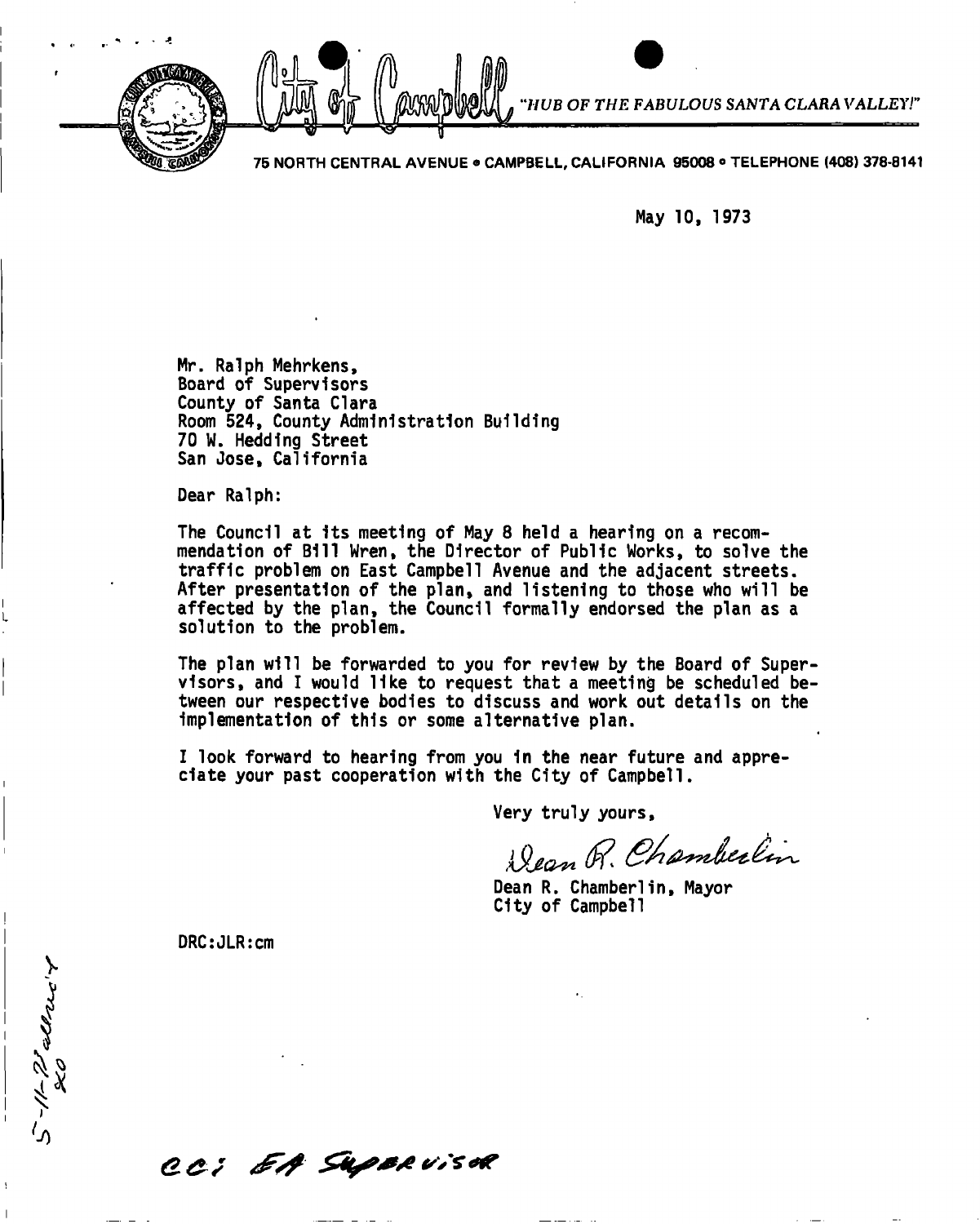REDE - D<br>BUARD OF SUFERVISORS

 $\ddot{\phantom{0}}$ 

 $\overline{a}$ 

 $\sim 10^{11}$  km  $^{-1}$ 

 $\ddot{\phantom{a}}$ 

May 11 11 15 AM '73 COUNTY OF SANTA CLARA

 $\mathbf{L}$ 

 $\mathcal{O}(\mathcal{O}(\log n))$  .  $\mathcal{L}$  $\label{eq:2} \frac{1}{2} \int_{\mathbb{R}^3} \frac{1}{\sqrt{2}} \, \mathrm{d} \mu \, \mathrm{d} \mu \, \mathrm{d} \mu \, \mathrm{d} \mu \, \mathrm{d} \mu \, \mathrm{d} \mu \, \mathrm{d} \mu \, \mathrm{d} \mu \, \mathrm{d} \mu \, \mathrm{d} \mu \, \mathrm{d} \mu \, \mathrm{d} \mu \, \mathrm{d} \mu \, \mathrm{d} \mu \, \mathrm{d} \mu \, \mathrm{d} \mu \, \mathrm{d} \mu \, \mathrm{d} \mu \, \mathrm{d} \mu \, \mathrm{d} \mu \, \mathrm$ 

 $\mathcal{A} \subset \mathcal{A}$  $\sim 100$ 

 $\sim 1$  $\mathcal{L}^{\text{max}}_{\text{max}}$  and  $\mathcal{L}^{\text{max}}_{\text{max}}$  $\epsilon_{\rm{max}}$  $\mathcal{F}_{\mathcal{A}}$  $\sim 10^{11}$  m  $^{-1}$  $\mathcal{L}^{\text{max}}_{\text{max}}$  $\hat{\mathbf{z}}$  $\hat{\mathbf{v}}_i$  $\mathcal{L}^{\text{max}}(\mathcal{L}^{\text{max}})$ 

 $\alpha \in \mathbb{Z}^n$  $\mathcal{O}(\mathcal{O}_\mathcal{O})$  . The  $\mathcal{O}_\mathcal{O}(\mathcal{O}_\mathcal{O})$  $\mathcal{L}^{\text{max}}$ 

> $\mathcal{A}=\mathcal{A}$  .  $\mathcal{L}^{\mathcal{L}^{\prime}}$  .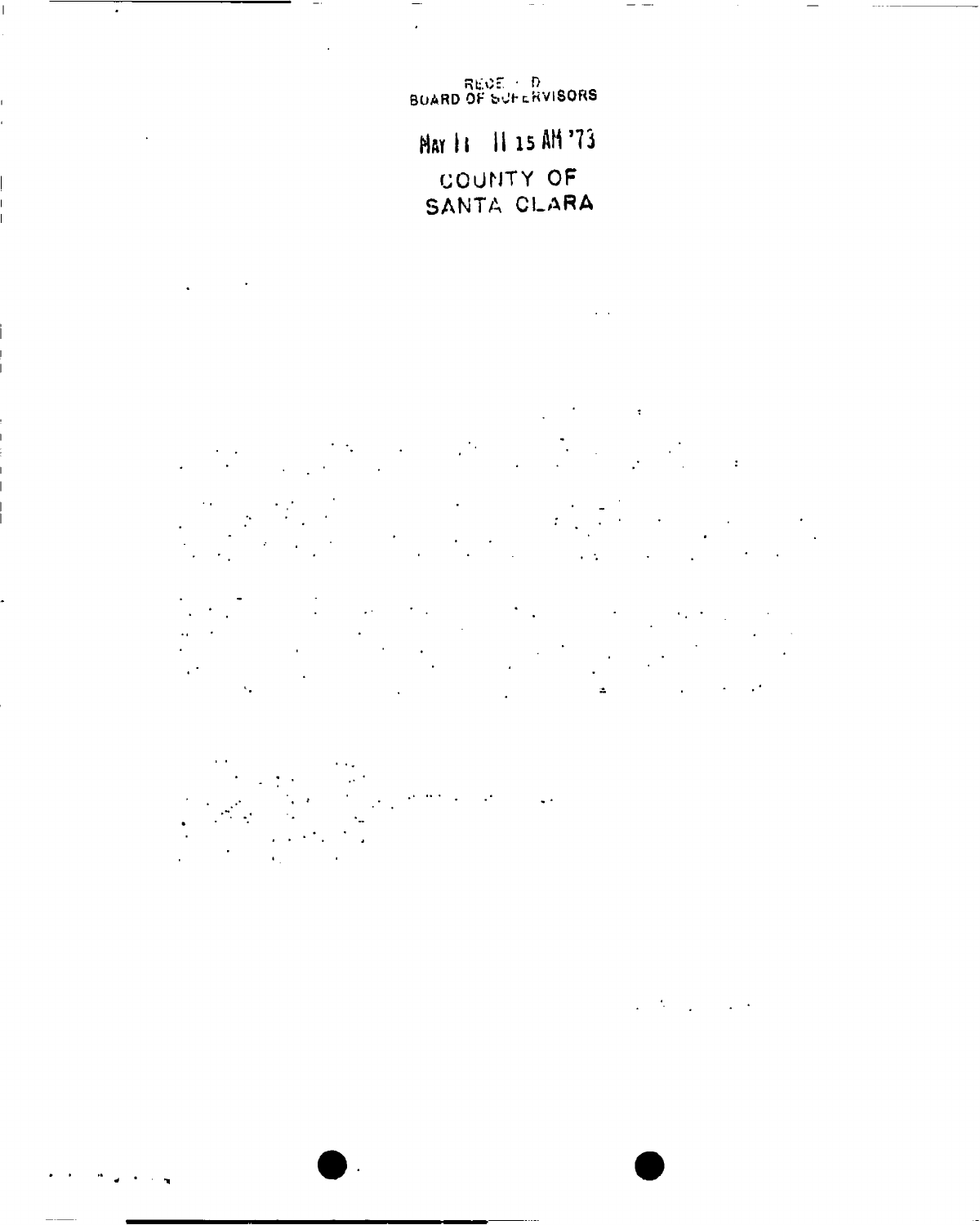|                     | <b>County of Santa Clara</b>                                                                                                                    |             | <b>Department of Public Works</b><br><b>County Office Building</b><br>20 West Hodding Street<br>San Jose, California 95110 |
|---------------------|-------------------------------------------------------------------------------------------------------------------------------------------------|-------------|----------------------------------------------------------------------------------------------------------------------------|
| <b>California</b>   | TRANSMITTAL MEMORANDUM                                                                                                                          |             | S.D.<br>$\overline{2}$                                                                                                     |
|                     | Page 1 of                                                                                                                                       | DATE:       | December 6, 1972                                                                                                           |
| FOR:                | BOARD OF SUPERVISORS AGENDA OF                                                                                                                  | December 19 | 19 72                                                                                                                      |
| FROM:               | MONTINI, ENGINEERING, PUBLIC WORKS                                                                                                              |             |                                                                                                                            |
| TITLE:              | SHARING AGREEMENT BETWEEN COUNTY OF SANTA CLARA AND THE<br>COST.<br>OF CAMPBELL FOR TRAFFIC AND PLANNING<br><b>CITY</b><br>AND VICINITY<br>AVE. | STUDY       | <b>EAST CAMPBELL</b><br>ON.                                                                                                |
| <b>DESCRIPTION:</b> | $\mathcal{L}$                                                                                                                                   |             |                                                                                                                            |

The attached cost sharing agreement provides for the County of Santa Clara and the City of Campbell to share evenly the costs of hiring Russell C. Pearson and Associates, Traffic and Transportation Planning and Engineering Consultants, to perform a traffic study in the area bounded by Highway 17, Highway 280, Meridian Avenue and Camden Avenue.

The need for an independent analysis of traffic problems and recommendations for alleviating the problems in this area has arisen as a result of the following events:

- 1. Concern of the East Campbell Avenue residents over volumes and speeds of traffic using Campbell Avenue as a connecting link for throughtraffic between Meridian Road and South Bascom Avenue.
- 2. A City of Campbell staff proposal that would divert traffic from Campbell Avenue to other streets in the area. This plan is opposed by the residents on the adjacent streets, many of whom reside in the unincoñporated area.
- 3. The City of Campbell City Council at their meeting of November 13, 1972, considered this proposal and deferred it for 90 days until Highway 280 is opened. The Council authorized a four  $(4)$  way stop at the intersection of Campbell Avenue and Midway in the interim period .
- 4. The Board of Supervisors at the meeting of November 28, 1972, considered a letter from Mayor Podgorsek of Campbell relating City Council action and referred the matter to the Department of Public Works .

| APPROVED:                          | JAMES POTT | HOWARD CAMPEN |                          |  |
|------------------------------------|------------|---------------|--------------------------|--|
| AGENDA DATA:                       | DATE:      | BOARD ACTION: | $\overline{$ DEC 19 1972 |  |
| $\overline{\bigcirc}$ 755 REV 2/69 | ITEM NO:   |               |                          |  |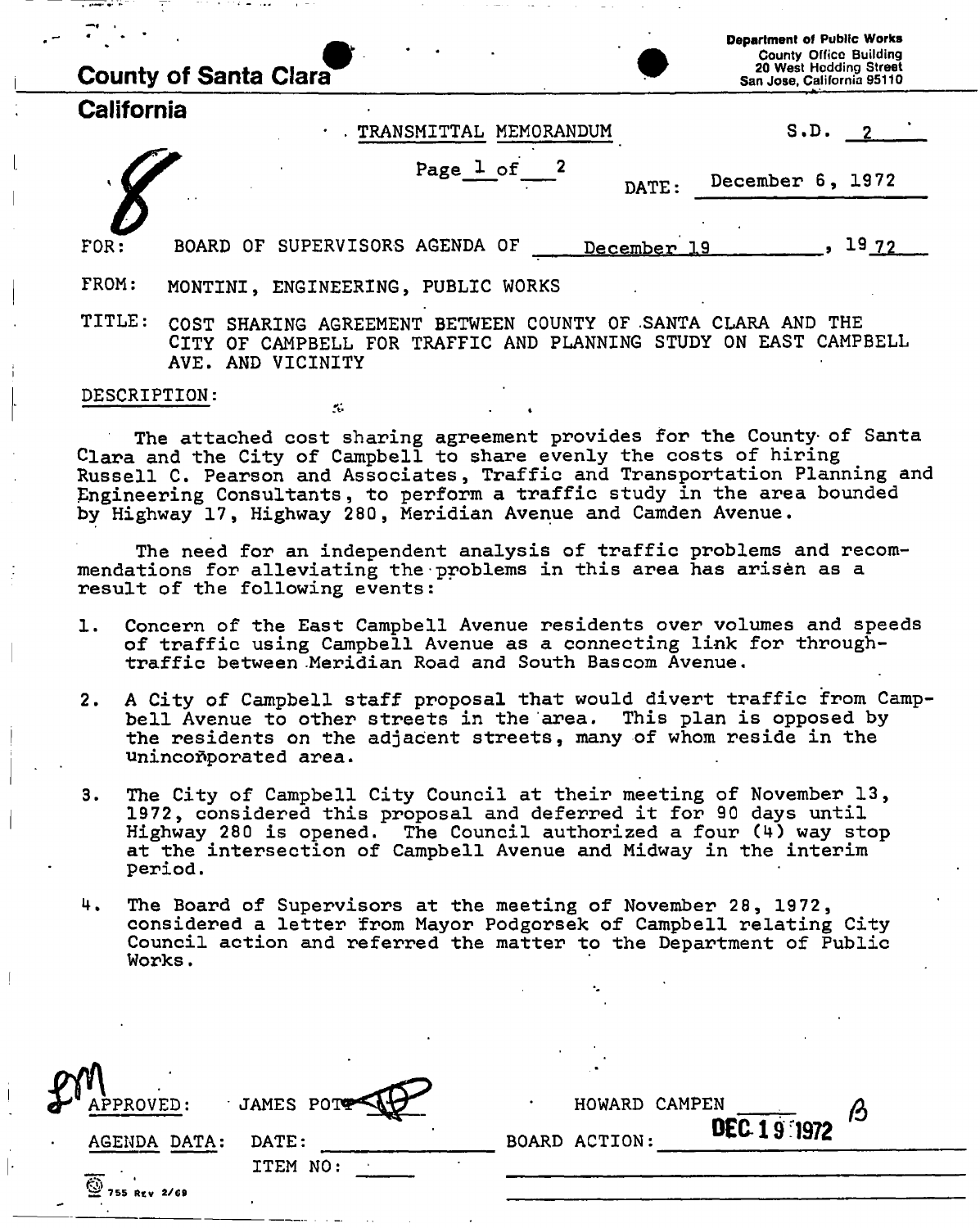TRANSMITTAL MEMORANDUM

# Page 2 of 2

DATE: December 6, 1972

DATE OF AGENDA: December 19, 1972

TITLE : COST SHARING AGREEMENT BETWEEN COUNTY OF SANTA CLARA AND THE CITY OF CAMPBELL FOR TRAFFIC AND PLANNING STUDY ON EAST CAMPBELL AVE. AND VICINITY

Execution of attached cost sharing agreement is recommended. Max. cost to County is  $$2,500.$ 

Funds are available as set aside for Special Studies, Work Order #1250 .

Upon execution please transmit one fully executed copy to:

City of Campbell 161 Grant Street Campbell, Ca. 95008 Attention: Mr. Bill Wren Director of Public Works

»

LM: fm

attachments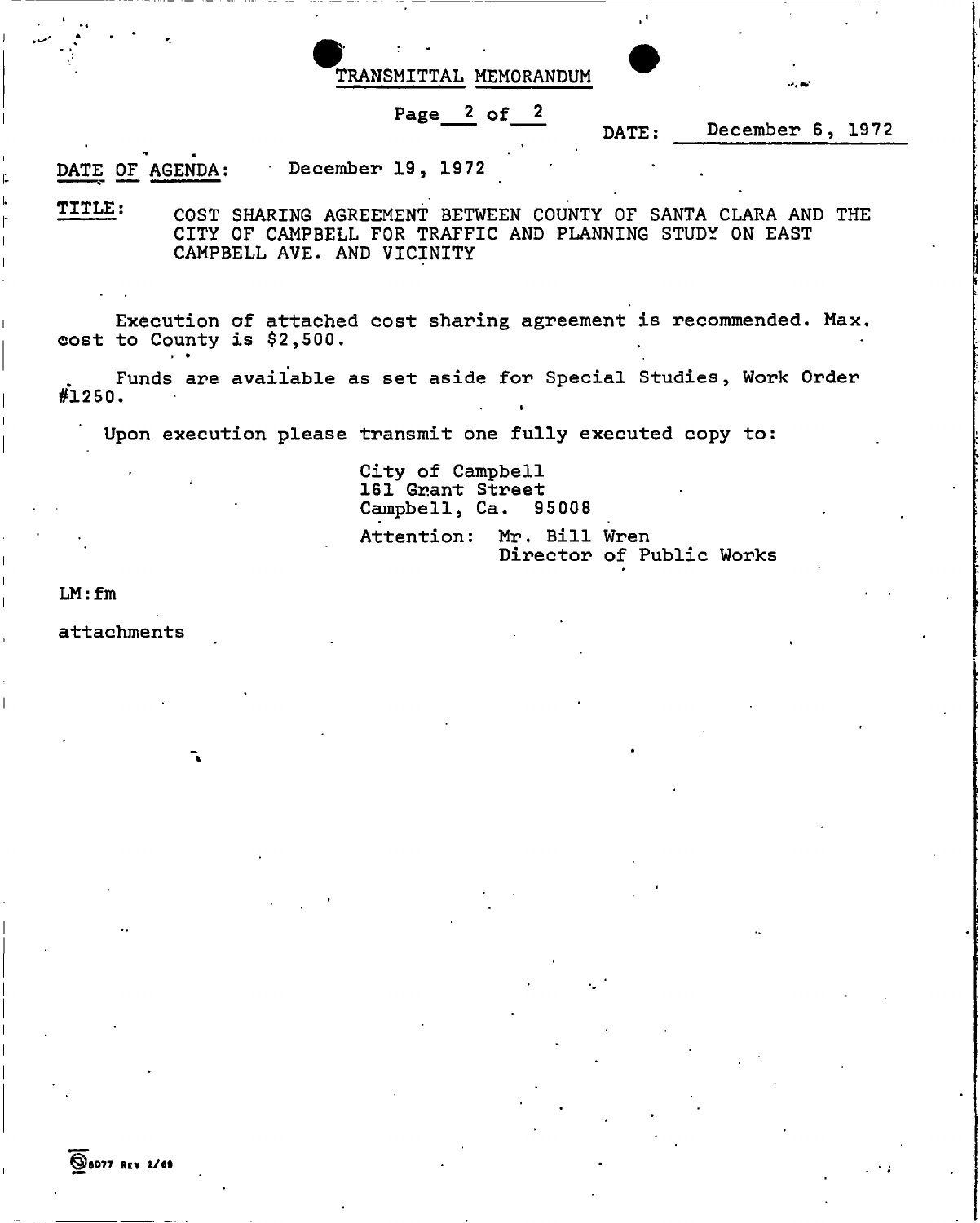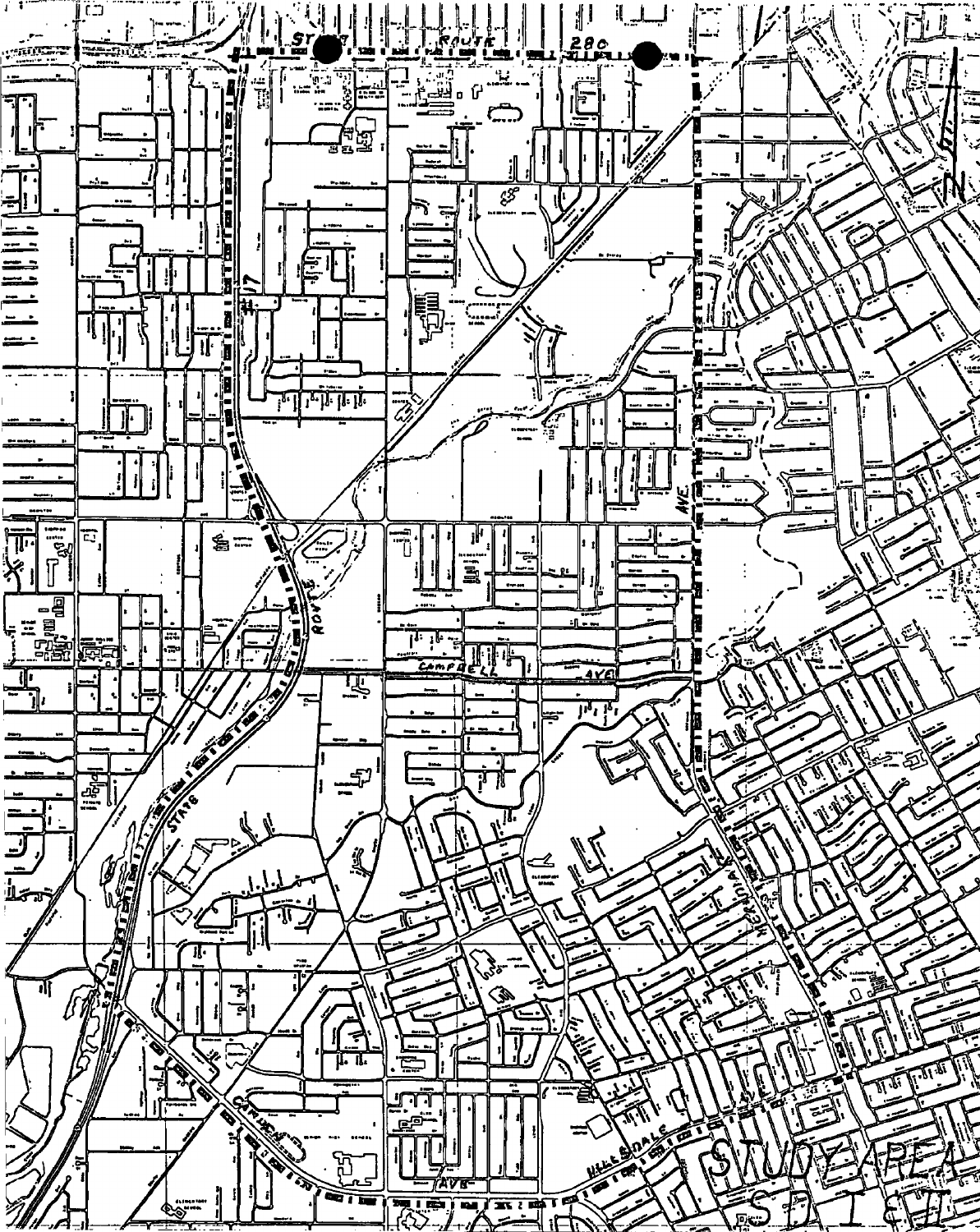$\omega$   $\sim$ 

1441 Arroyo Seco Campbe11, California December 13, 1972

County Commission County Office Building San Jose, California

Dear Sirs:

As one of a large group of citizens concerned about commuter traffic through the residential area bounded by Leigh, Bascom, Dry Creek and Hamilton, I would like to endorse the motion before the Commission to do a traffic study of the area in question. The traffic problem is a matter of general concern in our area. About 400 residents turned out for a Campbell City Council meeting which dealt with this question. Residents on both sides of the conflict over the closing of Campbell Avenue agree that an area-wide solution would be the preferred one. The residents' perception of their situation is that failure to achieve an area-wide solution to the traffic problem will cause large numbers of families to move. A substantial decline in values could then be anticipated.

We believe that the proposal made to you by Mr. Pott provides the best opportunity for an acceptable solution. We urge your support, for this proposal.

Yours tru

James J.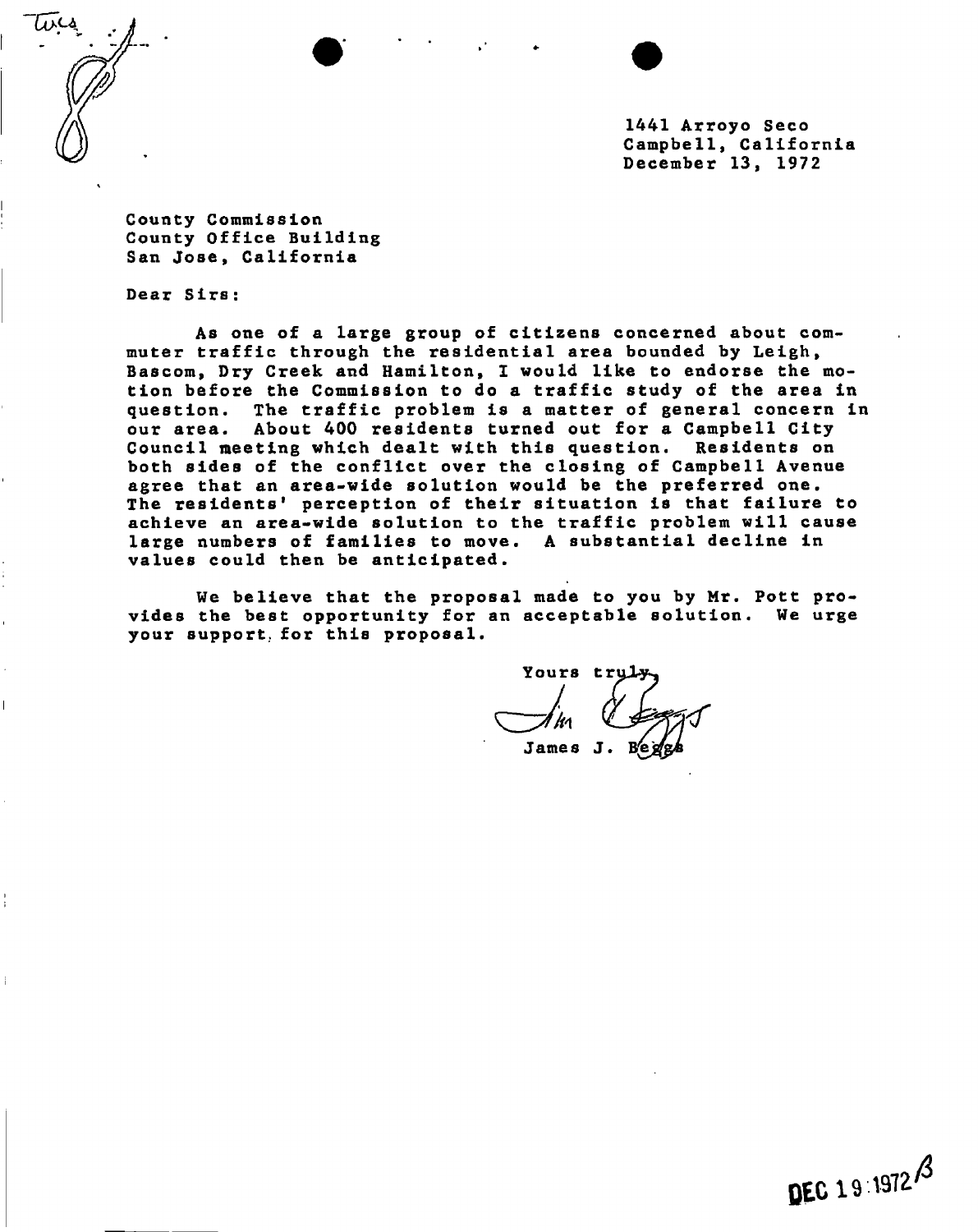REGEWED<br>BOARD OF SUFERVISORS DEC 13 2 34 PM '72 COUNTY OF SANTA CLARA

 $\mathcal{S}_{\mathcal{A}}$ 

 $\mathcal{L}_{\mathcal{A}}$ 

 $\sim$  $\frac{1}{2}$ L.  $\ddot{\phantom{a}}$ 

 $\ddot{\phantom{1}}$ 

 $\epsilon$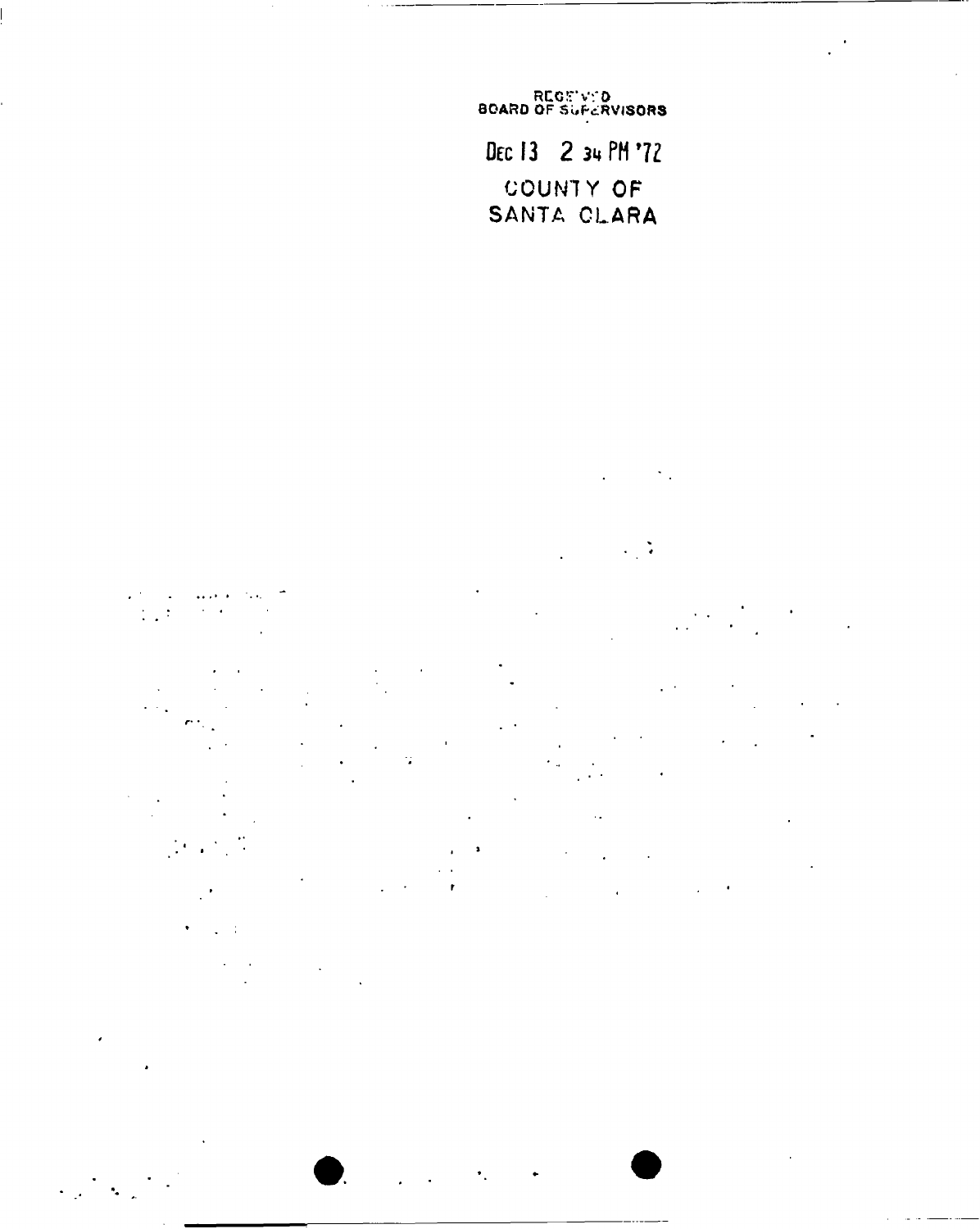

**California** 



Sig Sanchez, *District 1*  Dominic L. Cortese, *District 2*  Charles A. Qulnn, *District 3*  Ralph H. Mehrkens, *District 4*  Victor Calvo, *District 5* 

**December 19# 1972** 

**Mr. Bill Wren, Director of Public Works City of Campbell 161 Grant Street**  Campbell, California 95008

Subject: Agreement with **City of Campbell** 

For **Cost Sharing between County** of **Santa Clara and City of Campbell for Traffic and Planning Study on Bast Campbell Avenue and Vicinity.** 

Dear Mr. Wrens

Enclosed you will find a fully executed copy of the subject agreement between the County of Santa Clara and the party named above. The Board of Supervisors at its regularly scheduled meeting on **12/19/72**  approved this agreement on behalf of the County.

The enclosed copy is for your records.

Very truly yours,

BOARD OF SUPERVISORS Donald M. Rains, Clerk

**By**  Deputy Clerk

DMR: dgh Enclosure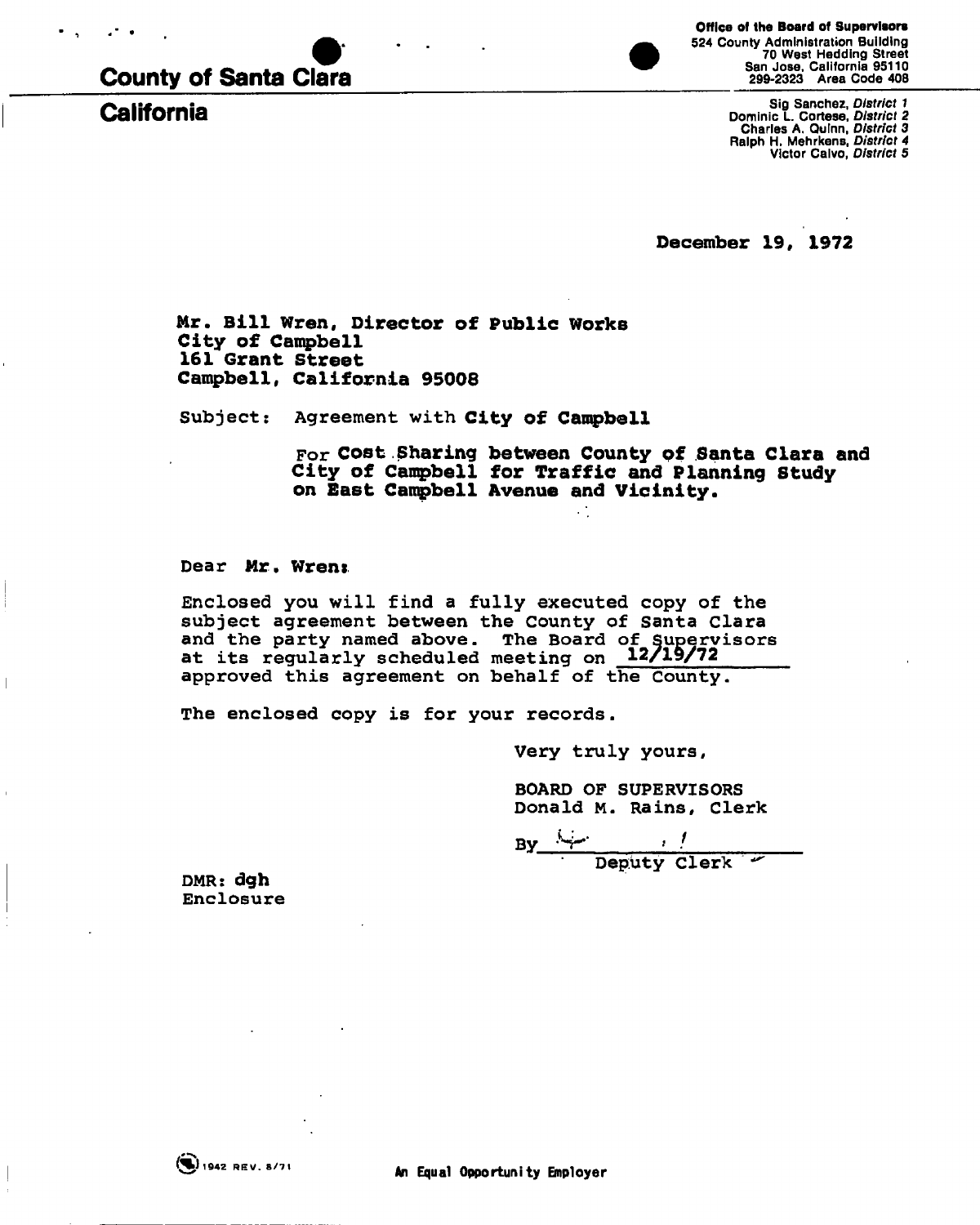**December 5, 1972** 

**David R. Sylva Sylva, Rubnltz, DINapoll, Hastings, Hoi den and L1vak, Attorneys at Law 100 North Winchester Blvd., Suite One San Jose, California 95128** 

**Dear Mr. Sylva:** 

n. aktor

**We have received your letter relating to the traffic problem on East Campbell Avenue.** 

**We did not receive It 1n time for the Board of Supervisors meeting on November 28, however, we have given each of the Supervisors a copy of your letter.** 

**The Board on the above date, granted the request of the City of Campbell and directed the Public Works Department to work with the City of Campbell to solve the problem.** 

**Very truly yours ,** 

**BOARD OF SUPERVISORS** 

**Gary F. Voecks Assistant Clerk of the Board** 

**GFV/dgh**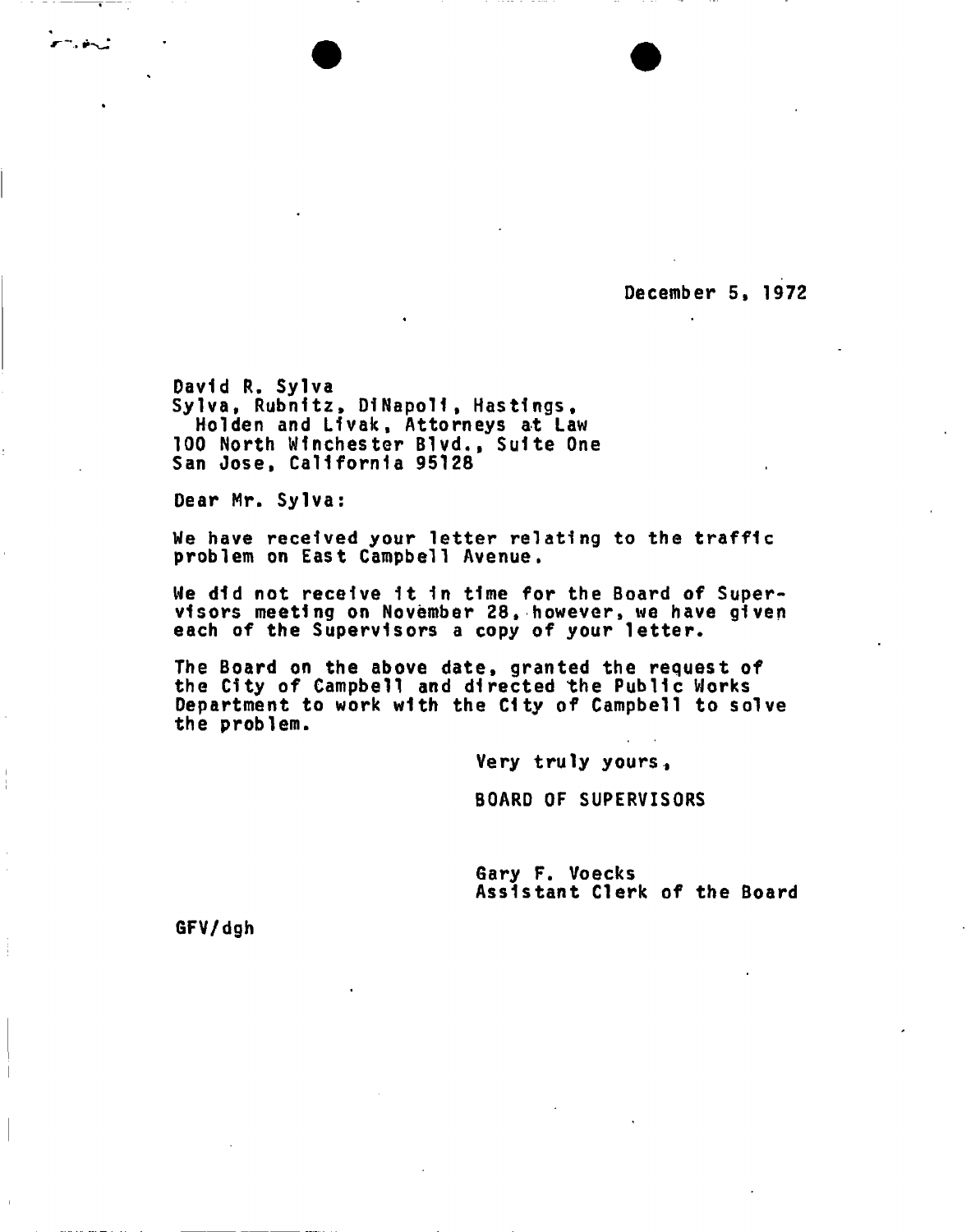**J . PHILI P DiNAPOL I THOMA S C . HASTING S DAVID R. SYLVA ALA N A . RUBNIT Z H. LEE HOLDEN NIC K J . LIVAK** 

 $S$ YLVA, RUBNITZ, DINAPOLI, **HASTINGS. HOLDEN & LIVAK ATTORNEY S A T LA W**  lOO NORTH WINCHESTER BLVD., SUITE ONE SAN JOSE, CALIFORNIA 05128 **AREA CODE 40 8 TELEPHON E 240-770 0 REPL Y T O SA N JOS E OFFIC E J O N J . CA M PI S I** 

**November 28, 1972** 

**BRANCH OFFICE** 0OO WEST DUNNE AVENUE **MORGA N HILL , CALIF .** S5037 AREA CODE 400 TELEPHONE 779-2810

**Honorable Dominic L. Cortese Honorable Ralph H. Mehrkens Board of Supervisors County of Santa Clara 70 West Hedding Street, Room 524 San Jose, California 95110** 

**Re: Item 43, November 28, 1972 Agenda** 

**Gentlemen:** 

**I urge you to comply with the request of the Mayor of the City of Campbell in working with the City of Campbell to resolve a traffic problem that exists on East Campbell Avenue.** 

**The City of Campbell, at the meeting of the Counsel held on Monday, November 13, 1972, has advised all concerned, whether Campbell residents or County residents, that it intends to and will take action to alleviate the East Campbell Avenue traffic problem that will drastically and detrimentally effect neighboring streets that lie within the County, but outside the jurisdictional limits of the City of Campbell, if the City and County cannot work together for the benefit of all in the neighborhood.** 

**As a resident of an unincorporated area of the County at 1225 Bent Drive, Campbell, California, I respectfully request that you look upon the City of Campbell's request with favor.** 

**Respectfully yours** David R. Sylva

**DRS:j p cc: James T. Pott, Director Department of Public Works 20 West Hedding Street San Jose, California 95110** 

CC: EA Supervisor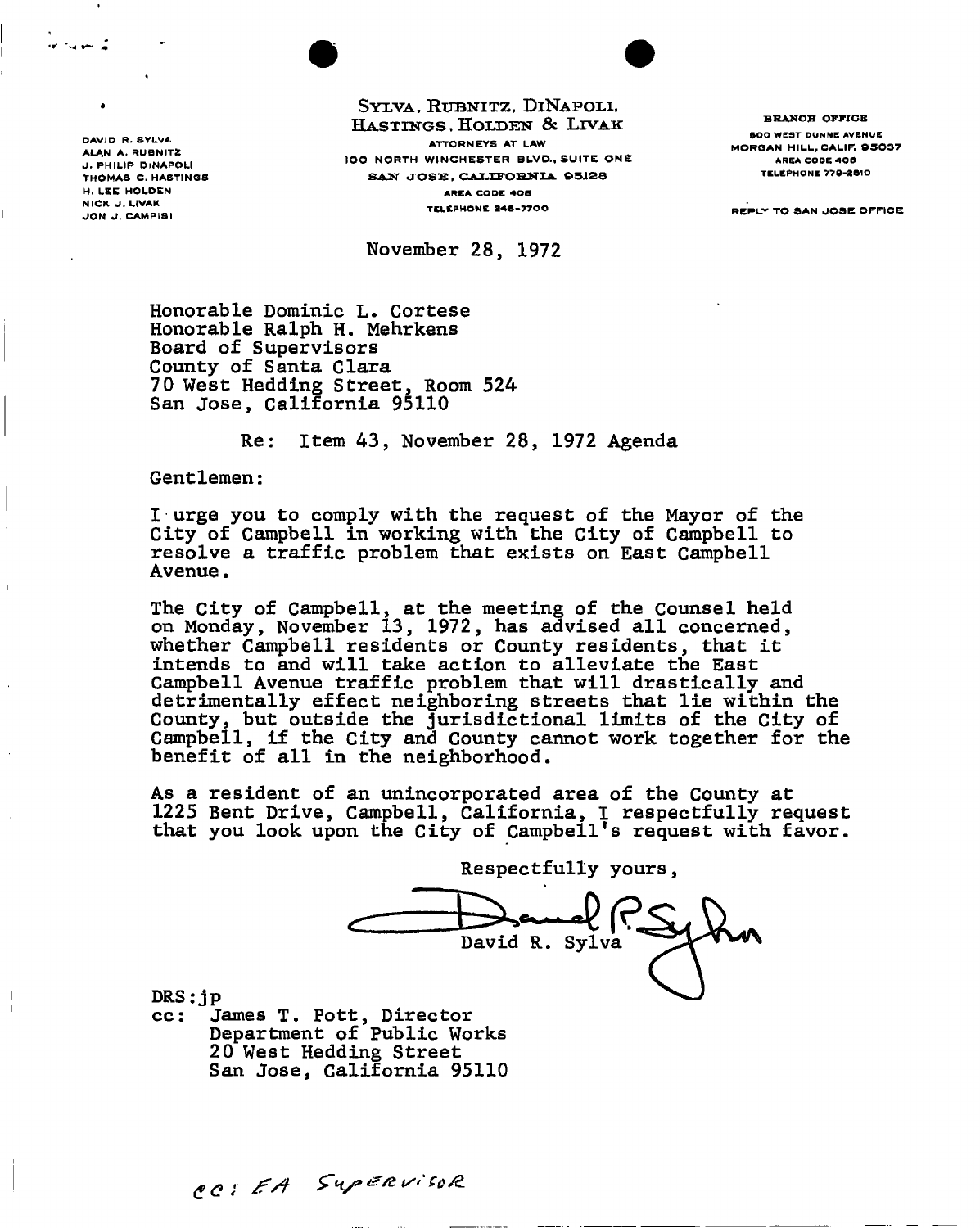*HUB OF THE FABULOUS SANTA CLARA VALLEY!'* 

75 NORTH CENTRAL AVENUE • CAMPBELL, CALIFORNIA 95008 • TELEPHONE (408) 378-8141

**November 17, 1972** 

**Charles A. Qulnn, Chairman Board of Supervisors County of Santa Clara Room 524 - County Administration Building 70 West Heddlng Street San Jose, California 95110** 

**Dear Mr. Quinn:** 

**The Campbell City Council at its last regular meeting on Monday, November 13, 1972, held an Informal public hearing on traffic-related problems which currently exist on East Campbell Avenue between Leigh and Bascom Avenues. This meeting was well-attended by residents from the City of Campbell and adjacent unincorporated areas.** 

**During recent months the traffic count in this area has increased to the point where those residents who live on East Campbell Avenue have petitioned the City to take action to reduce the number of cars using this residential street as a major collector street between Leigh and Bascom Avenues.** 

**An interim solution was suggested by our City's Public Works Director which would have redirected traffic at the intersection of Midway and East Campbell Avenues. This plan was endorsed by the residents who live on East Campbell Avenue, but was rejected by the many residents who attended the meeting who live in the unincorporated areas which would receive the additional traffic if this solution had been Implemented. The two-hour hearing relating to this subject, which is briefly summarized in the Council minutes of this meeting which are enclosed, indicated to our City Council that this is a problem which must be resolved with the cooperation of the County of Santa Clara.** 

**The City Council by majority vote deferred any action on this item for ninety days on the basis that Highway 280 from Route 17 to Route 101 across downtown San Jose may have an impact on the commuter traffic currently using Leigh and Meridian Avenues. This possibility was strongly emphasized 1n a letter dated November 13, 1972 from the County of Santa Clara Public Works Department. The City Council did direct the City staff to install four-way stop signs at the intersection of East Campbell Avenue and Midway.** 

P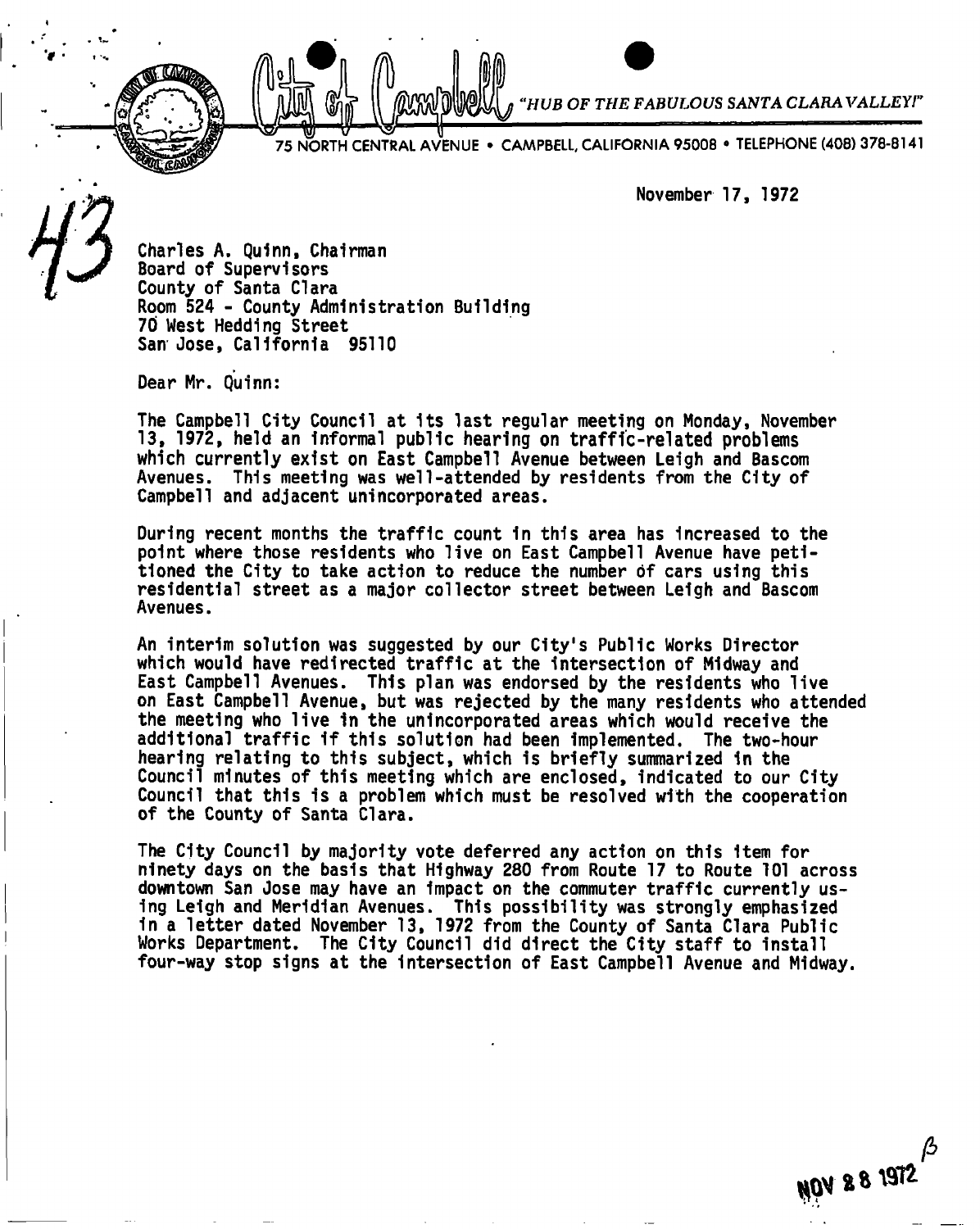AD YTWUOD  $2l$ . Hd as 1  $22$  vol BOARD OF SUPERVI**SORS**<br>BOARD OF SUPERVI**SORS**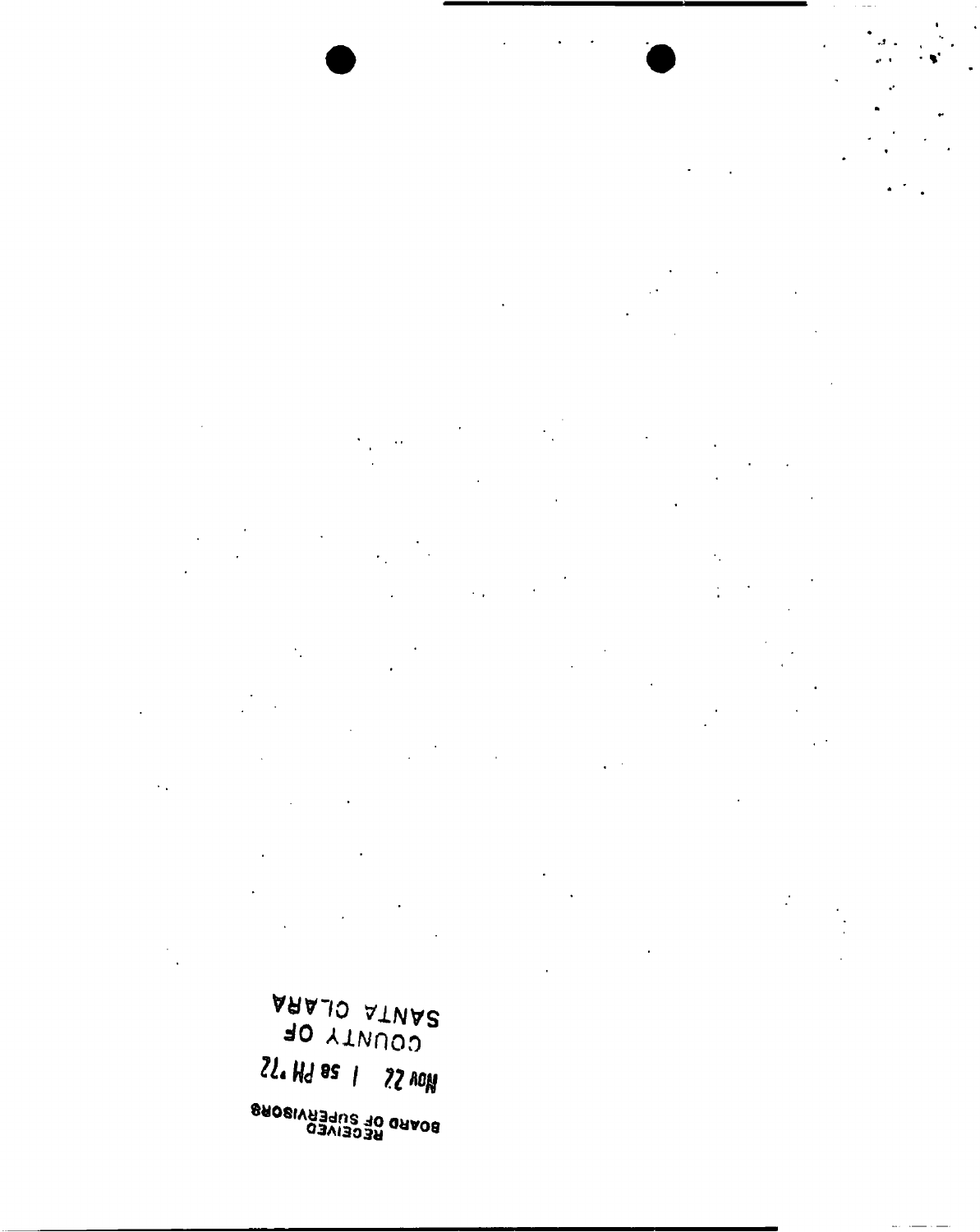**Charles A. Qulnn, Chairman**  Board of Supervisors **November 17, 1972** 

**We would respectfully urge your Honorable Board to direct your Public Works Department to work with our Public Works Traffic Department staff In resolving this mutual traffic problem.** 

**Respectfully,** 

William R. odroroch

Mayor William R. Podgonsek **City of Campbell** 

**enclosures** 

**cc: Sig Sanchez Dominic L. Cortese Ralph H. Mehrkens Victor Calvo** 

> **James Pott, Public Works Director, Santa Clara County Bill Wren, Public Works Director, City of Campbell**

**City Council, Campbell** 

 $\mathcal{L}^{\text{max}}$  $\sigma_{\rm{max}}$  $\sim 10^{11}$ 

 $\mathcal{L}(2)$  .  $\mathcal{L}$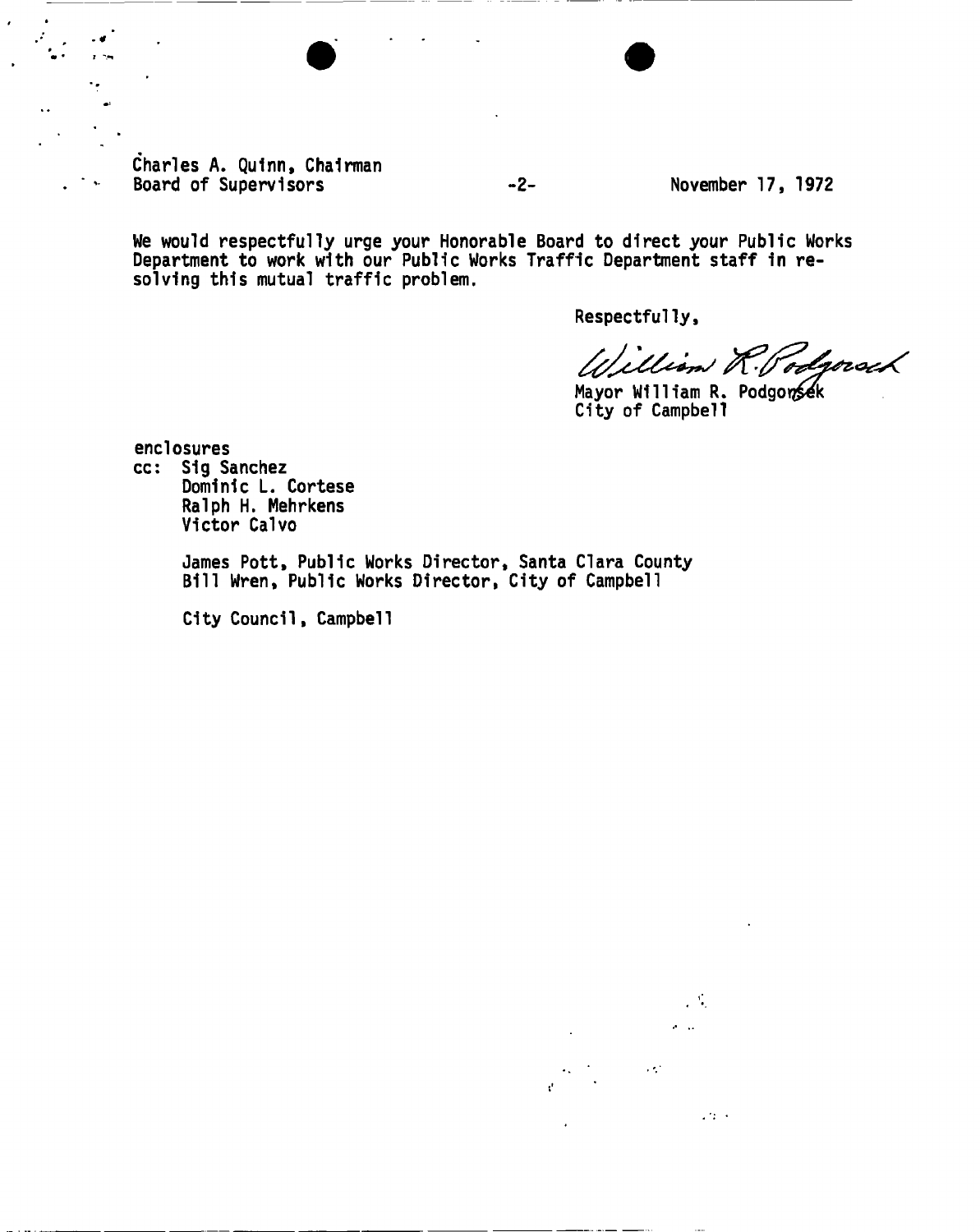#### MONDAY, 8:00 P.M. CAMPBELL, CALIFORNIA NOVEMBER 13, 1972

fert

#### COUNCIL MINUTES

The City Council of the City of Campbell convenes this day in regular session at the regular meeting place, the City Hall Council Chambers, 75 North Central Avenue, Campbell, California.

Councilman Hammer leads the Pledge of Allegiance .

Roll Call

Present: Councilmen: Chamberlin, Doetsch, Hammer, Paul, Podgorsek  $\mathcal{L}^{\text{max}}$ Absent: Councilmen: None

The Minutes of the regular meeting of October 24, 1972 , having been read by each Councilman , Councilman Hammer proposes and moves that the Minutes be approved as read, seconded by Councilman Chamberlin and unanimously adopted.

East Campbell Avenue

re Traffic Problems Councilman Paul proposes and moves Agenda Item G-12 be moved forward to accommodate the large number of citizens present, seconded by Councilman Doetsch and unanimously adopted .

> The Director of Public Works presented a brief history of the area of East Campbell Avenue and adjacent streets. The Plan Line for Campbell Avenue has been 80 feet - 4 lanes all the way through for many years. Mr. Wren has recommended that the City apply for a Traffic Safety Grant ard engage a qualified traffic engineer consultant to study the whole town and consult with staff tc try to come up with some scheme which might accomplish our aims. An interim proposal was presented to the Planning Commission and accepted by the Council to study the traffic on Campbell Avenue from Leigh Avenue to Bascom Avenue...this proposal permits right turns only from Bascom Avenue and right turns only from Campbell Avenue. A proposal was presented to construct a barrier across Midway and Campbell Avenue intersection which would permit right turns only»

A letter from R. M. Shields, Traffic Engineer, for the County of Santa Clara, objecting to any proposal

1.50

11/13/12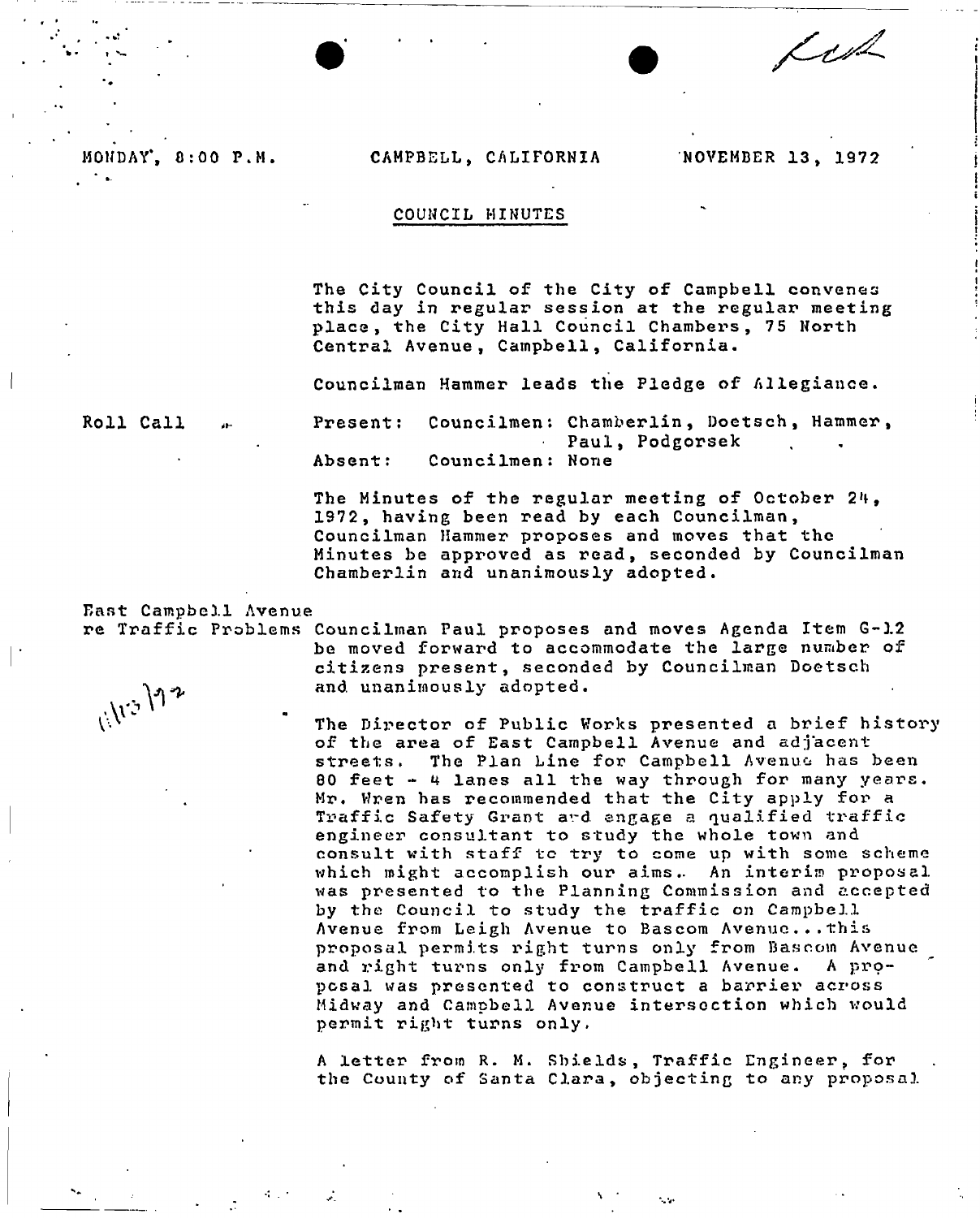to limit Campbell Avenue to turns only at Midway Street is read. Mr. Shields further stated that when 280 is opened in mid-December most of this commuter traffic will use that road. Mr. Shields stated that, in his opinion, a significant portion of the problem on Campbell Avenue can be identified as an enforcement problem.

The City Clerk reported that she had received a telephone call from Supervisor Dom Cortese stating that he objected to the proposal as presented for turns at Midway and Campbell Avenue.

Mr. Von Dolen, 1151 East Campbell Avenue, stated that he has been aware of the problem for the past fifteen years and has found no solution. The problem is all over town...he would recommend that the City Engineer confer with the County Engineer and try to solve the problem of Campbell Avenue.

Mr. William Dok stated that he would not repeat statements that he had made at previous meetings but that the speed limit average is 38 MPH and the signs are posted for 25 MPH speed on Campbell Avenue. We are now getting communications from the County Supervisors on this problem for the first time in years , Campbell does not bear the problem alone nor should we shift the traffic to other County streets. The City now has a proposal and if it will help we should give it a try and it will be appreciated.

Mr. Homer H. Hyde, 1279 East Campbell Avenue, stated that he would agree with Mr. Dok. If the proposal presented by Mr. Wren would create problems on adjacent streets it could be changed, as we do not want to create problems on the adjacent streets .

Mr. Bill Ireland, 1370 East Campbell Avenue, stated that he agreed with Mr. Dok and Mr. Hyde.

Mr. Tom McFlood, 91 South Leigh Avenue, stated that he would like to ask Mr. Wren what the width of Campbell Avenue is and the width of Arroyo Seco . Mr. Wren stated that the streets are 40 feet curb to curb. Mr. McFlood suggested that the 5 foot park strips be eliminated and the width be added to the streets .

Mr. James J. Jones, Jr., 1157 Arroyo Seco, stated that he had a petition to file with the Clerk containing over 200 names of people in the area objecting to the proposal to limit through traffic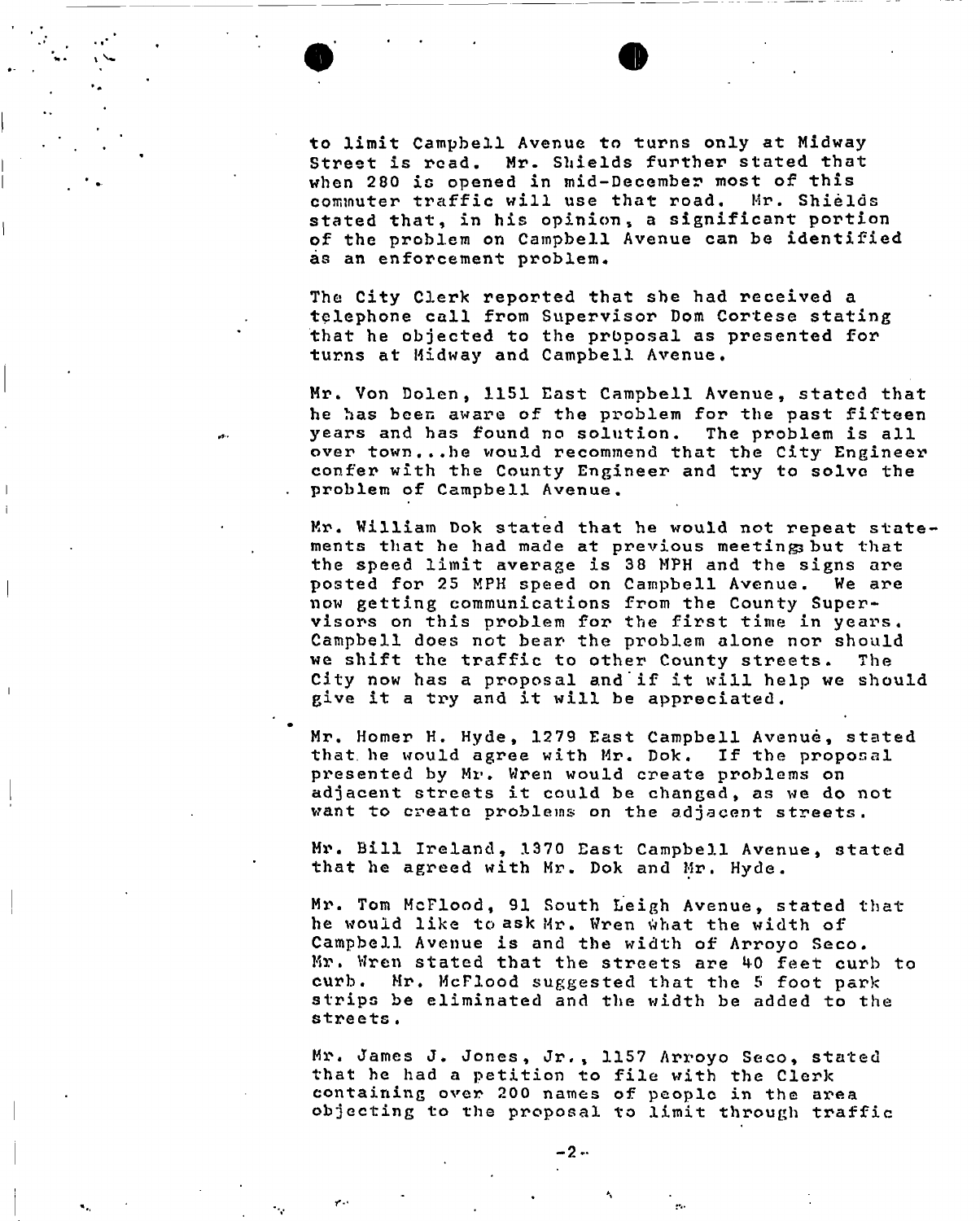at Midway and Campbell Avenue. Mr. Jones referred to the letter from Mr. Shields, County Traffic Engineer, citing their objections to the proposal also. Mr. Jones stated that the proposal to divert the traffic is a very bad idea...we do not need experiments like this one. The City should defer action on this proposal until after 280 is opened next month. This proposal is for the accommodation of some 30 homes on East Campbell Avenue. Mr. Jones asked if the people on the adjacent streets were annexed to Campbell, "would the traffic be dumped on us?"

Mr. Bruce Brown, 1241 Arroyo Seco, stated that he objected to the proposal; alternates should be investigated that would solve the problem and  $in$ crease public safety in the unincorporated area. Mr. Brown stated that at 6:10 this evening there was an accident at Midway and Arroyo Seco. Midway has many curves and narrows down in places. Mr. Brown stated that we could all work together and try to generate a solution that will alleviate the problem.

Mr. Alvin Beck, 1330 Arroyo Seco, suggested stop signs at all intersections on Campbell Avenue and the drivers would get discouraged and find other routes. Mr. Wren stated that stop signs have to be warranted by traffic counts on volume of traffic and if they are not warranted they become a traffic hazard .

Mr. Jim Beggs, 1441 Arroyo Seco, stated that we should find a joint solution that will not cause disruption in the neighborhood .

Mr. Gilbert Oht, 146 El Morro Drive, stated that the Midway proposal will not solve the problem. If the Council will refer to the police traffic records they will find that one out of five traffic accidents are south of Midway. The problem seems to be dog-leg intersections on Midway. Mr. Oht stated that he has lived in the area 19 years and the traffic safety on Midway is very bad .

Mr. Moro Rossman, Midway Avenue, stated that he is a professional engineer and this proposal is very bad.

Mr. Everett Rowe, 351 Cameo Court, stated that he is an attorney. If the City went ahead with this proposal against the recommendations of the County Traffic Engineer, they could very well be liable for a law suit if an accident would happen caused by the barrier, etc .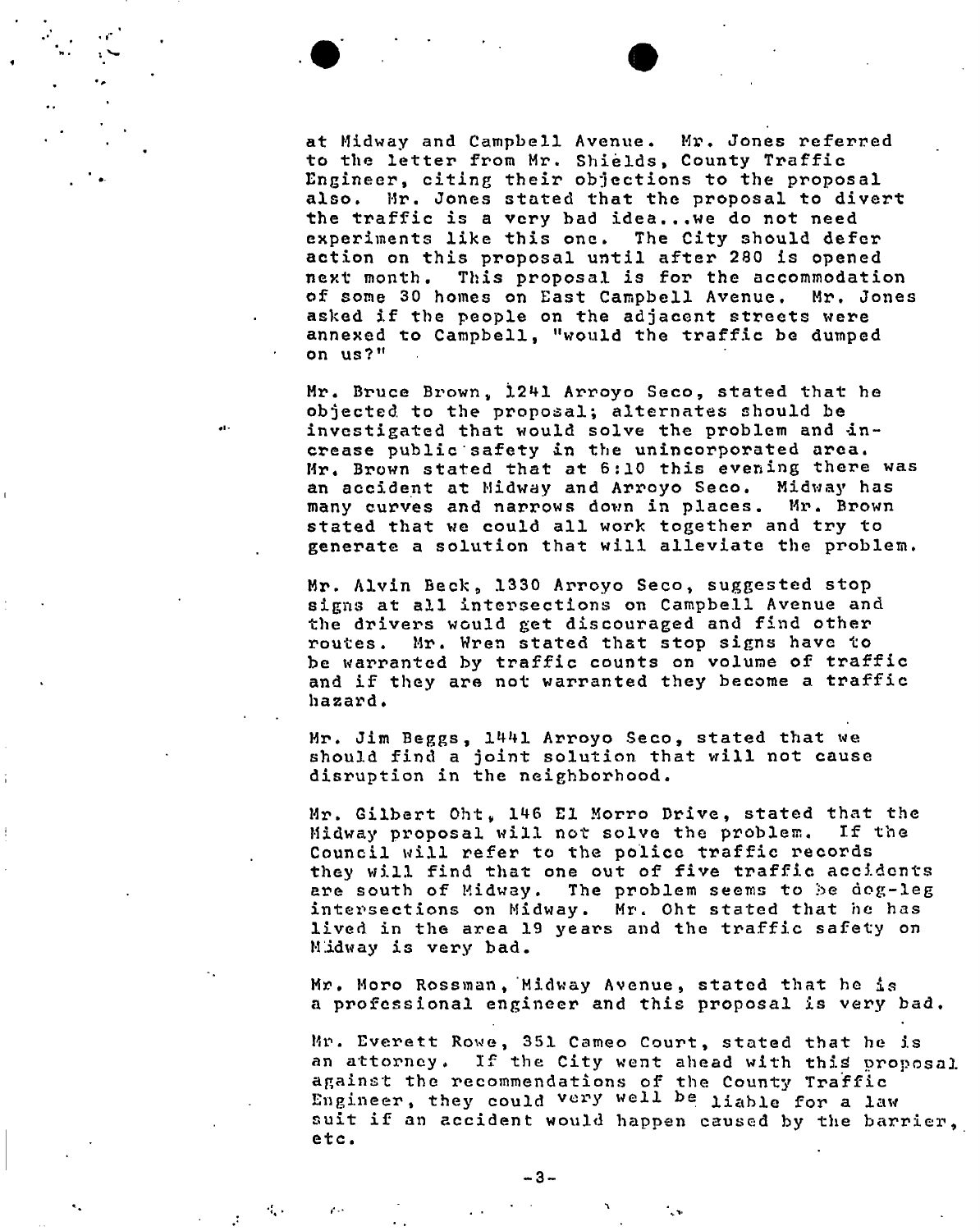Mr. K. Murray, 28 North Midway, stated that they were also involved with Campbell Avenue traffic coming up Midway and then turning on Fewtrell and coming up Fewtrell and turning onto Campbell Avenue. Midway seems to be a direct route to two schools , Bohnett and Dover...the safety of the school children should also be considered .

Mr. Mike Fuentes, 1200 Bent Drive, stated that he appreciated the facts from both sides of the issue he"wondered if anyone had considered bumps on the road to slow down the traffic. Mr. Wren stated the bumps are hazardous and if a high speed driver hits one he will lose control of his car, and then there is the problem of cars hitting them when they are n ot expected .

Mr. Ben Margherone, 1160 Arroyo Seco, asked what has been done about the 38- MPH speeders going through the area when the speed limit is 25 MPH.

A traffic report by Chief Burr is referred to and it stated that 16 citations had been issued in September in the area of Campbell Avenue.

Mrs. Bonnie Bliss, 1849 Dry Creek Road, stated that Dry Creek Road is very dangerous because of the narrowness and curves in the road. The children cannot play in the front yards at all because of the danger ...to create any kind of obstacle in the area will make greater traffic problems on Dry Creek Road .

Mr. Jim Reed, 1134 East Campbell Avenue, stated that he could count 20 to 25 cars speeding by two hours in the morning and two hours in the evening. He would like a police officer in the area at those times . Another solution would be a 4-way stop sign at Midway and Campbell Avenue. He asked Mr. Wren what the cost of the signs would be and Mr. Wren stated \$20, which Mr. Reed offered to pay.

Mr. Darek Damone, 1347 El Moro, suggested that Midway be a through street, with stop signs on Campbell Avenue. The traffic light at Hamilton Avenue and Leigh Avenue should be recycled or regulated differently so there is not such a bottleneck there .

Mr. Richard Schilling, 1115 El Solyo, stated that he had lived at this location for 20 years and at that time Campbell Avenue was designated as a through street...he knows there is a problem there.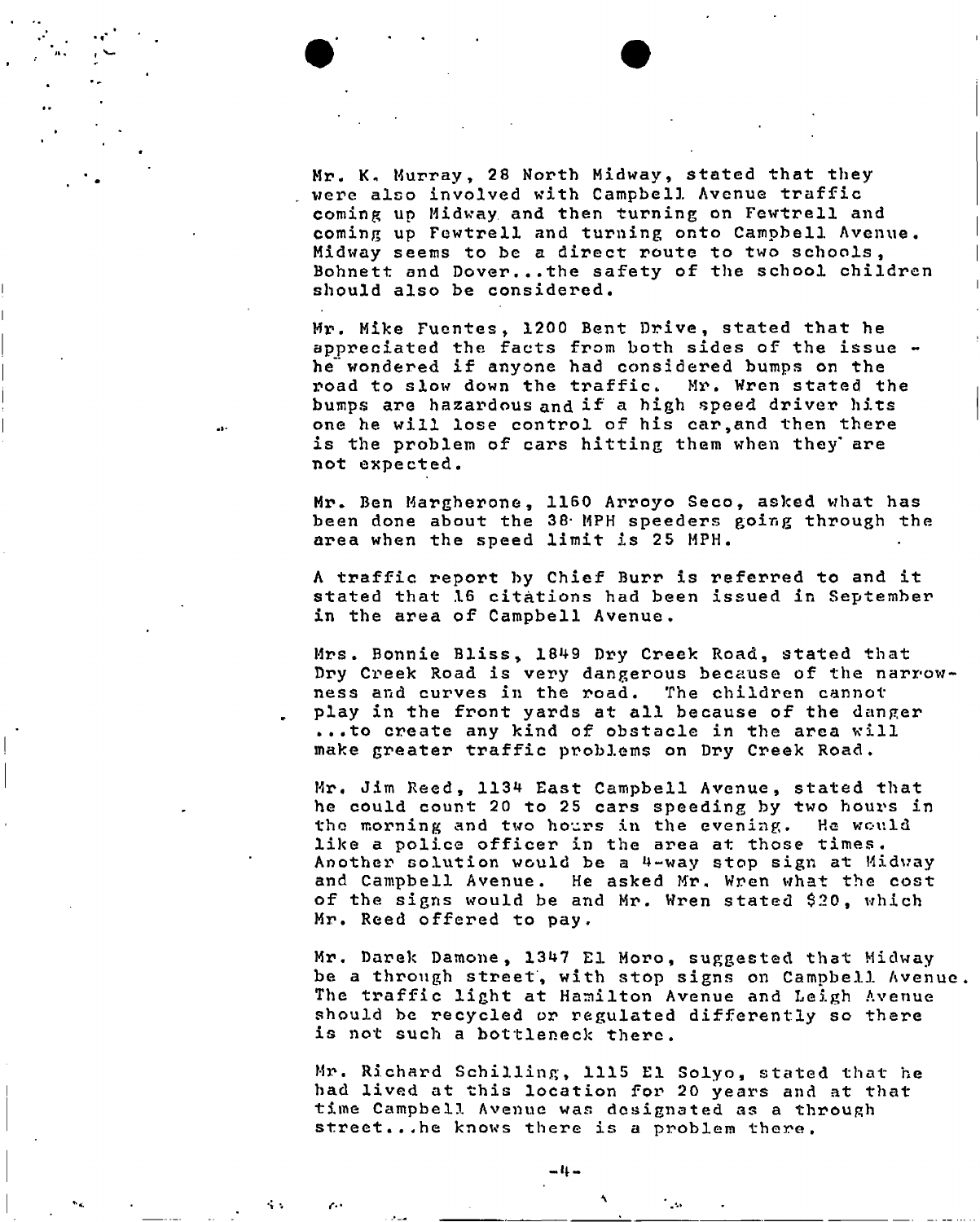Councilman Doetcch proposes and moves that the hearing be closed, seconded by Councilman Hammer and unanimously adopted .

Councilman Paul asked Mr. Wren when did he start conferring with the County on this problem of East Campbell Avenue, and Mr. Wren stated "18 months ago." It has been suggested by letter from the County that we wait until 280 is opened. The action of this Council has at least called attention to the fact that this is a County problem, as well as the City of Campbell's problem. Councilman Paul asked Mr. Wren how long a trial period for the barriers would be . Mr. Wren stated that a few weeks would be required it would take about a half-day to erect the barriers.

The City Manager reported that we are capable of concentrating on this area and would use radar during the commute hours in traffic enforcement. Chief Burr was present and stated that they had used radar on East Campbell Avenue every month and will concentrate on this area to see what the speed is on East Campbell Avenue. They will also check the other streets in the area .

Councilman Doetsch stated that he thought we should hold this proposal in abeyance until 280 is opened.

Councilman Hammer stated that the proposal presented was not meant to palce the problem on anyone else or other streets , but to try to solve the problem of speeding in the area. He felt that we should wait until 280 is opened and we can get an accurate pattern as to what traffic is going to be and if it is not solved at that time, maybe we can work with the County to solve the problem at Leigh Avenue .

Councilman Chamberlin stated that if this development were under consideration at the present time , the street and traffic problems would have been considered when the subdivision map was approved to discourage through traffic in residential areas. We do not know if this proposal presented tonight will work but it has worked in several other places. Something has to be done about the traffic in that area.

The Mayor stated that a time lapse of a month or so to try to work out a solution with the County would be beneficial at this time. In the meantime, perhaps, a 4-way stop sign arrangement at Midway and Campbell Avenue would help.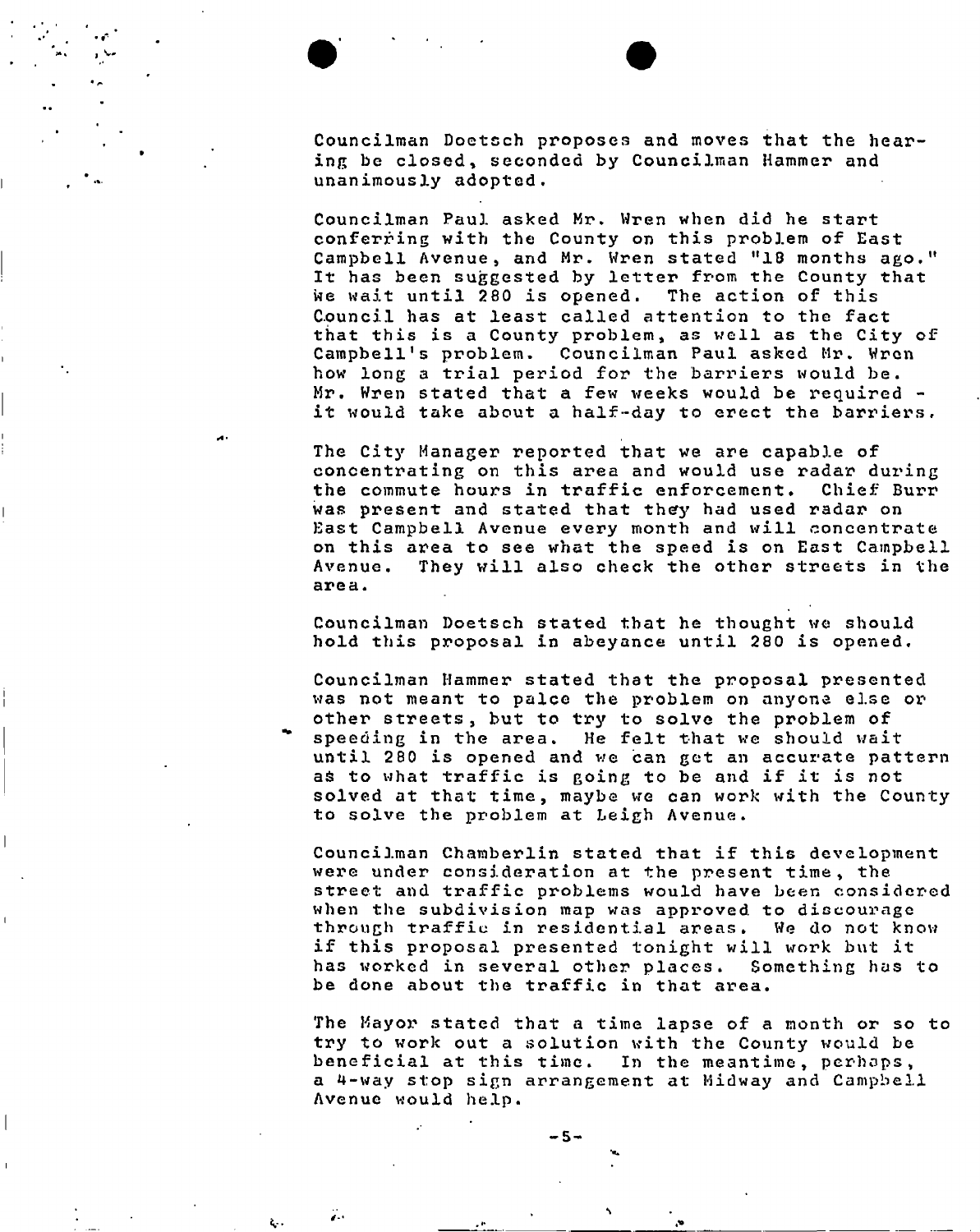Councilman Doetsch proposes and moves that the proposal presented tonight be deferred for 90 days until 2 80 is opened , and that the Public Works Department be instructed to install 4-way stop signs at Campbell Avenue and Midway, seconded by Councilman Hammer and carried by the following vote:

AYES : NOES : ABSENT: Councilmen: Doetsch, Hammer, Paul, Councilmen: Chamberlin Councilmen : None Podgorsek

Councilman Paul proposes and moves that if at the expiration of the 90 days if facts warrant that what we had attempted has not been accomplished, that we inform the County that we intend to proceed with the proposal presented tonight, seconded by Councilman Chamberlin and carried by the following vote: .

AYES: Councilmen: Chamberlin, Hammer, Paul, NOES: ABSENT Councilmen : Doetsch Councilmen : None Podgorsek

1

...

Recess **The Mayor declared a 10 minute recess.** The meeting is reconvened at  $10:00$   $P.M.$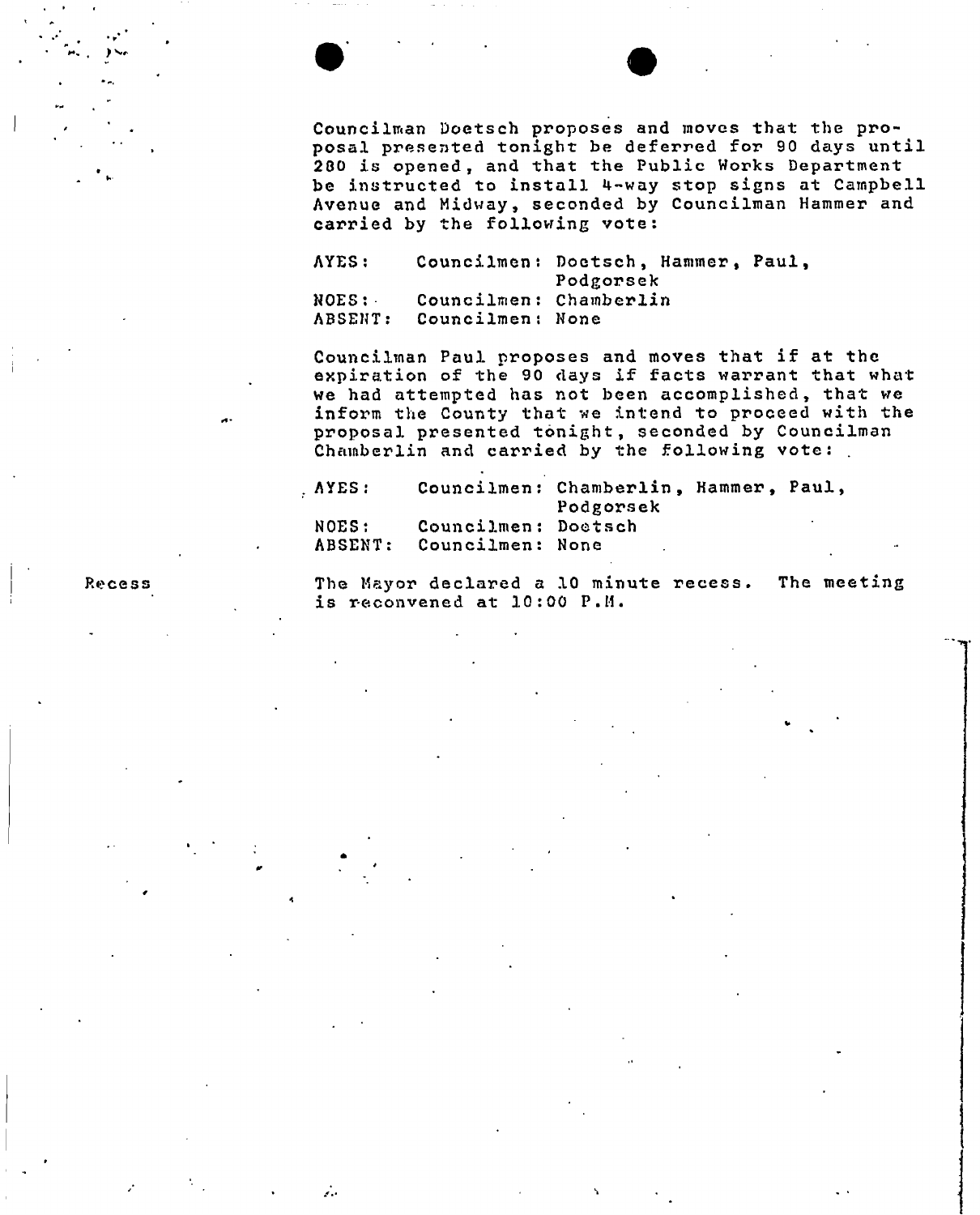WE, THE UNDERSIGNED RESIDENTS OF THE E. CAMPBELL AVE. AREA, OPPOSE THE "BLOCKADING" OF E. CAMPBELL AVE. AS PROPUSED BY THE TRAFFIC ENGINEER OF THE CITY OF CAMPBELL.

MANE Jay & Kearling Regor W. Hoyword Ruby A Conrad<br>Semain Reed B.E. Pieu au Jemes Gen Call Johnson 100 Mart Heogenhy Bity Butter Mrs. M. Mortleovitz Mrs Claire B. Delson Mis. B.L. Harmer

 $7743$ 

ADDRESS 1286 Avroye Seco Caupbell 1330 Crivys Ser  $\sim 30\%$ 1346 Orrage Ser Campine 1376 Arroys Seco Dr. Campbell 1346 Arraya Seco Dr. Comptell 1157 lung de 13 ...

1292 El moro Street

10831 Brookworth Dr Crop. 1330 El moro Dr. Canys. 1346 El Moro Dr. Caupbell 1360 El Mus le Campbell

1392 El Maro Dr. Campbell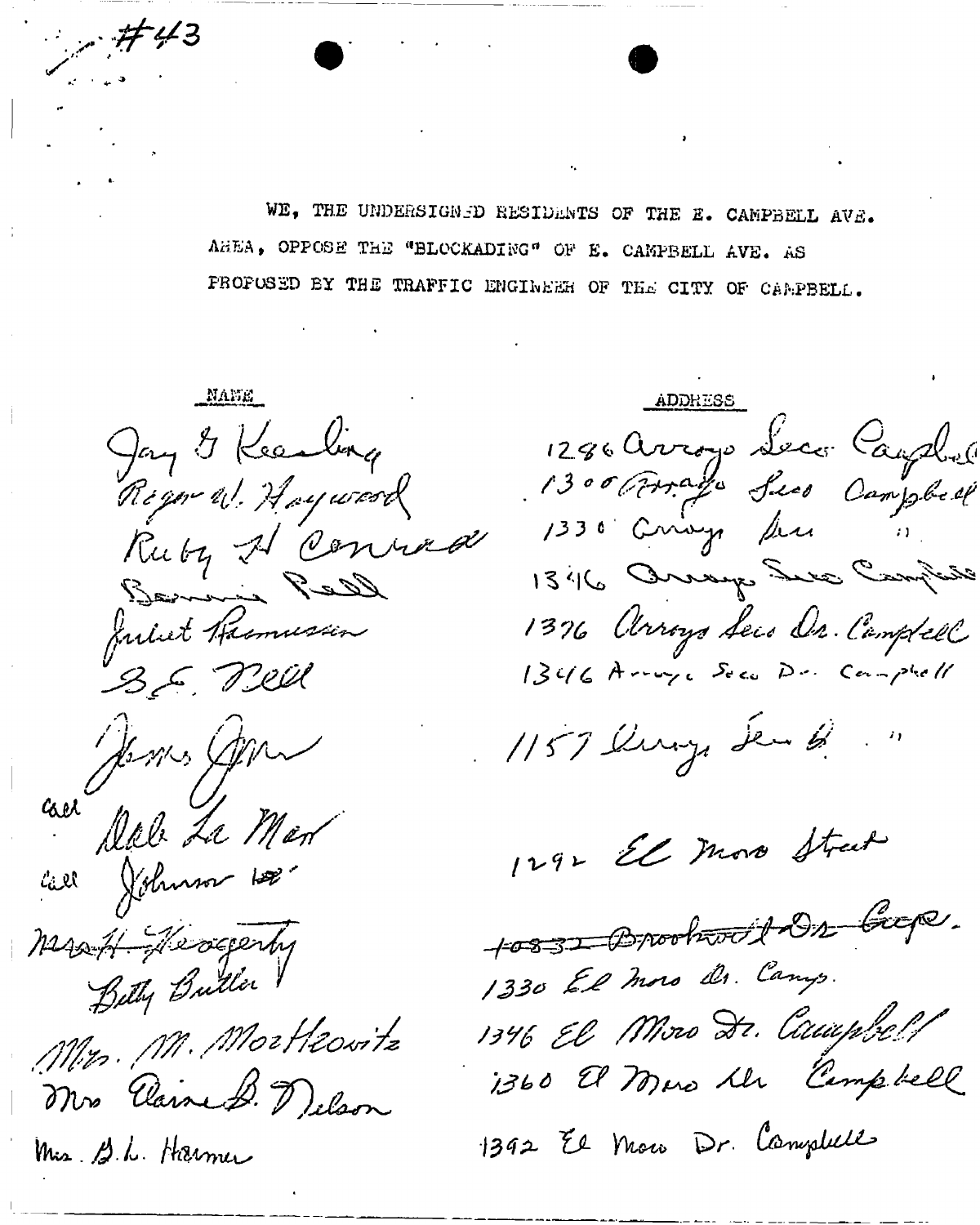Mr. Stil Ollit Mr. John Vaccaro Sola Jednes Den J. Jones Laroline Lillier Victor F. Walzah June Margolen M. Cisternino Cinita Loach Milton Leach Butte Harrison Brown Bruce 7. Brown Maurica-K Jabon 5. Jaseph Jolone Barbara L. Brown Kathy Murphy

1406 El Moro 21. 1420 EP. Maro Dr. 20 Midway 20 Widway 89 S. Malway 1015, njednost 115 Medican 90 Midway 90 Midulary 1241 (Irroyo Seco Dr 1241 anoyo Seco Ds.  $13.47$  El Monc De 1347 El Moro DI 255 Midway St.<br>1280 Bent Derive

 $\label{eq:2.1} \frac{1}{2}\sum_{i=1}^n\frac{1}{2}\sum_{i=1}^n\frac{1}{2}\sum_{i=1}^n\frac{1}{2}\sum_{i=1}^n\frac{1}{2}\sum_{i=1}^n\frac{1}{2}\sum_{i=1}^n\frac{1}{2}\sum_{i=1}^n\frac{1}{2}\sum_{i=1}^n\frac{1}{2}\sum_{i=1}^n\frac{1}{2}\sum_{i=1}^n\frac{1}{2}\sum_{i=1}^n\frac{1}{2}\sum_{i=1}^n\frac{1}{2}\sum_{i=1}^n\frac{1}{2}\sum_{i=1}^n\$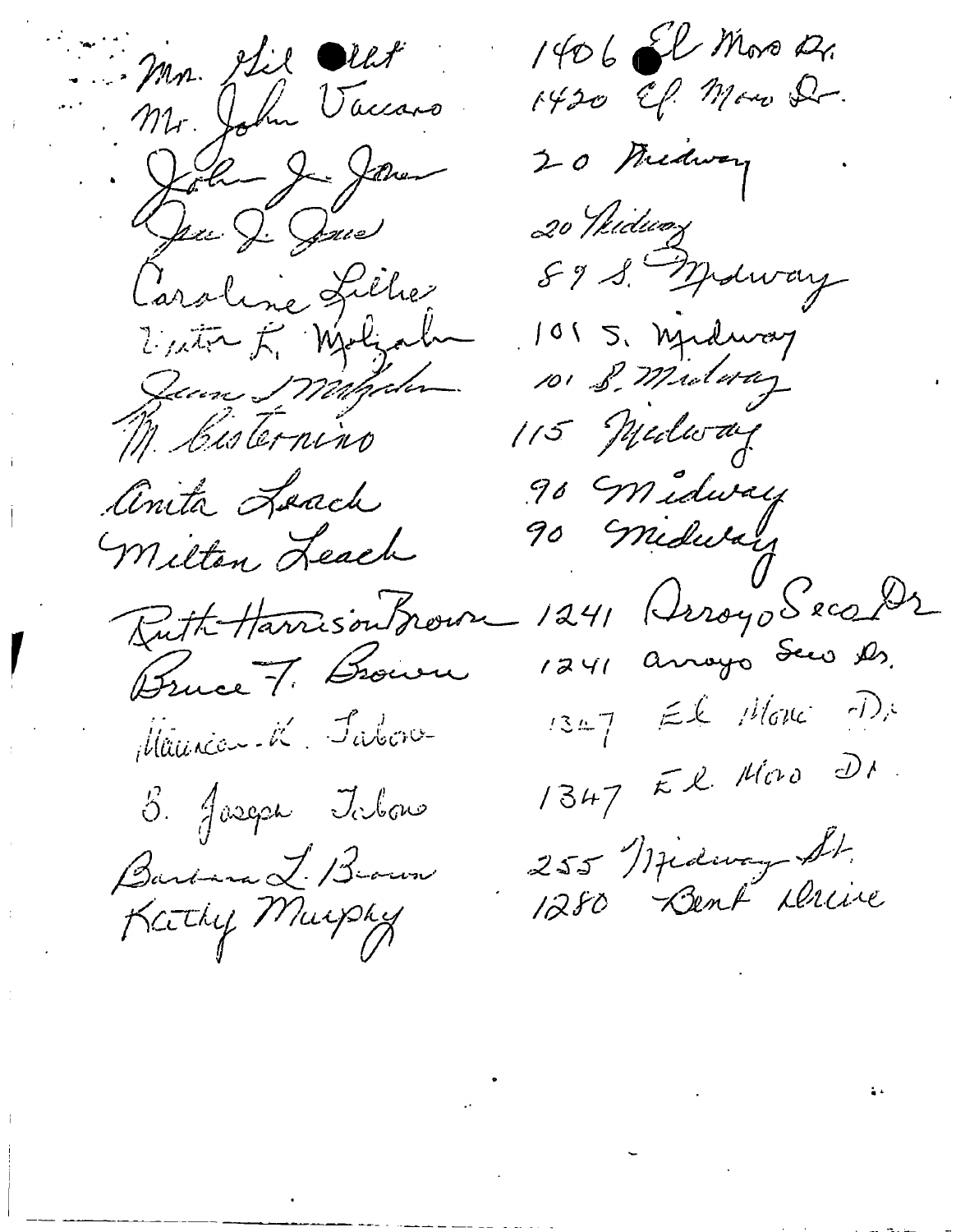| BOARD OF SUPPRVISORS                                                                                                                 |  |
|--------------------------------------------------------------------------------------------------------------------------------------|--|
| *COÚNTY OF SANTA CLARA<br>ROOM'524 / COUNTY ADMINISTRATION BUILDING<br>70 WEST HEDDING 5T, / SAN JOSE, CALIFORNIA 95110 / 299-2323   |  |
|                                                                                                                                      |  |
| November 27, 1972                                                                                                                    |  |
| City of Campbell<br>75 North Central Avenue<br>Campbell, California 95008                                                            |  |
|                                                                                                                                      |  |
| YOUR COMMUNICATION REGARDING Traffic problem on B. Campbell Avenue between<br>Leigh and Sascon Avenues                               |  |
| WAS PLACED ON THE BOARD'S AGENDA FOR <b>NOVEMber 28, 1972, Item #43</b>                                                              |  |
| November 28, 1972<br>YOUR COMMUNICATION WAS                                                                                          |  |
| DEFERRED TO THE BOARD MEETING OF                                                                                                     |  |
| REFERRED TO Department of Public Works                                                                                               |  |
| FOR STUDY AND RECOMMENDATION.                                                                                                        |  |
| <b>X</b> FOR REPORT AND FURTHER CONSIDERATION BY THE BOARD                                                                           |  |
| $\Box$ OTHER<br>$\mathbf{A}$                                                                                                         |  |
| REMARKS:                                                                                                                             |  |
|                                                                                                                                      |  |
|                                                                                                                                      |  |
| <b>MAQUAR AJ O BE GO AZ DO BE</b><br>K) (r. ju, † j⊕) (r. j=) (                                                                      |  |
| FILED FOR PUBLIC RECORD<br>$\Box$ GRANTED<br>$\Box$ DENIED $\Box$ ADOPTED $\Box$ OTHER                                               |  |
| $\Box$ REFERRED FOR APPROPRIATE ACTION TO:<br>November 30, 1972                                                                      |  |
| Please be advised that the Board of Supervisors at its meeting of<br>REMARKS:                                                        |  |
| November 28, 1972, approved the request of the City of Campbell<br>and directed the Public Works Department to work with the City to |  |
| solve traffic problem on East Campbell Avenue between Leigh and<br>Bascom Avenues.                                                   |  |
|                                                                                                                                      |  |
|                                                                                                                                      |  |
|                                                                                                                                      |  |
| Donald M. Rains<br>CLERK/BOARD OF SUPERVISORS<br>$\mathcal{O}_{\mathcal{N}}$                                                         |  |
|                                                                                                                                      |  |
|                                                                                                                                      |  |
| <b>FILE COPY</b>                                                                                                                     |  |

à

ł